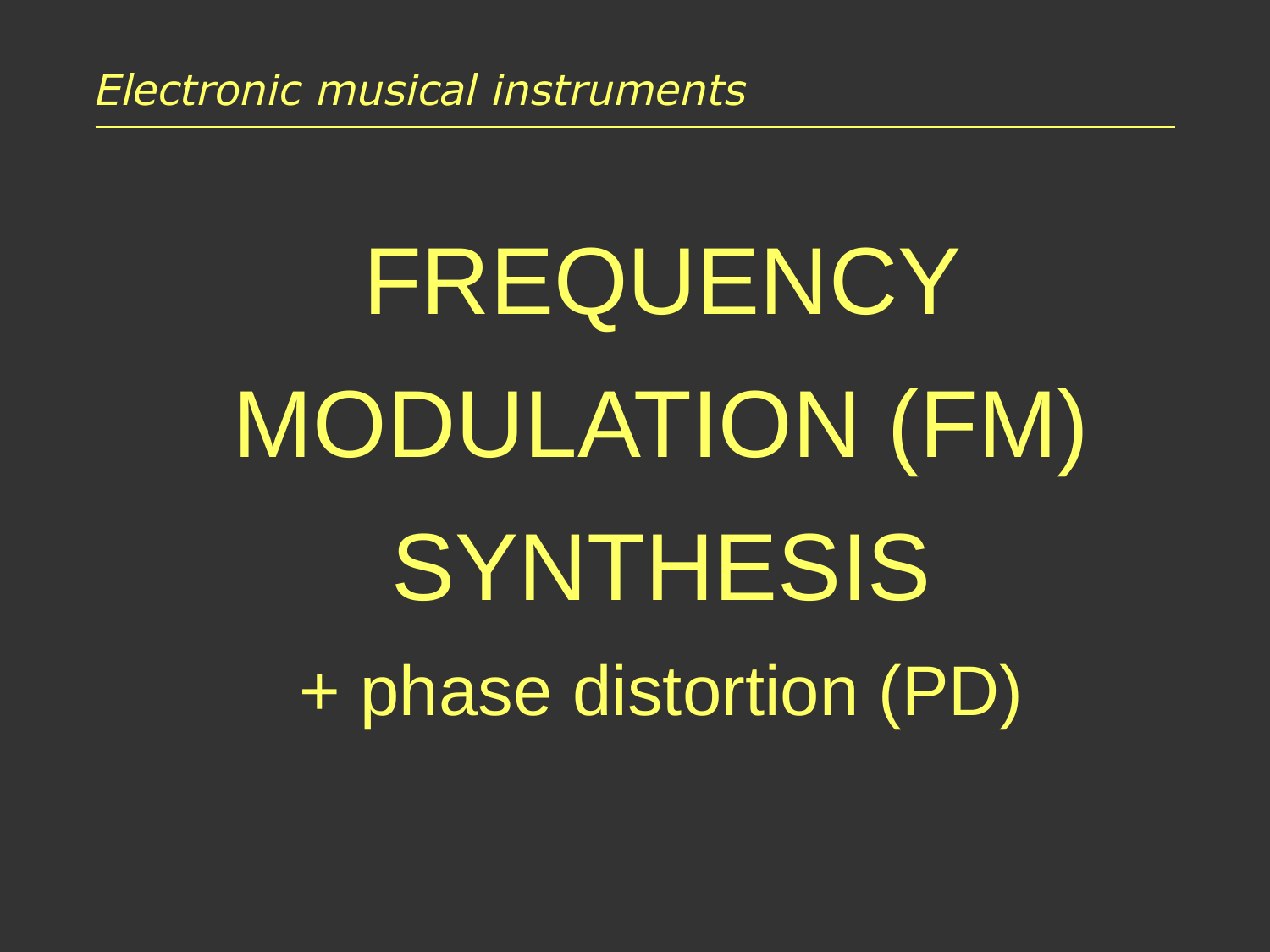FM – frequency modulation, used since 1920s to transmit radio waves:

- transmitted signal (modulator)  $-e.g.$  radio broadcast
- carrier signal high frequency sine (e.g. 99.8 MHz)
- amplitude of the transmitted signal modulates instantaneous frequency of the carrier
- modulated signal is transmitted on air
- the received signal is demodulated
- we obtain the original signal



source: http://slidedeck.io/jsantell/dsp-with-web-audio-presentation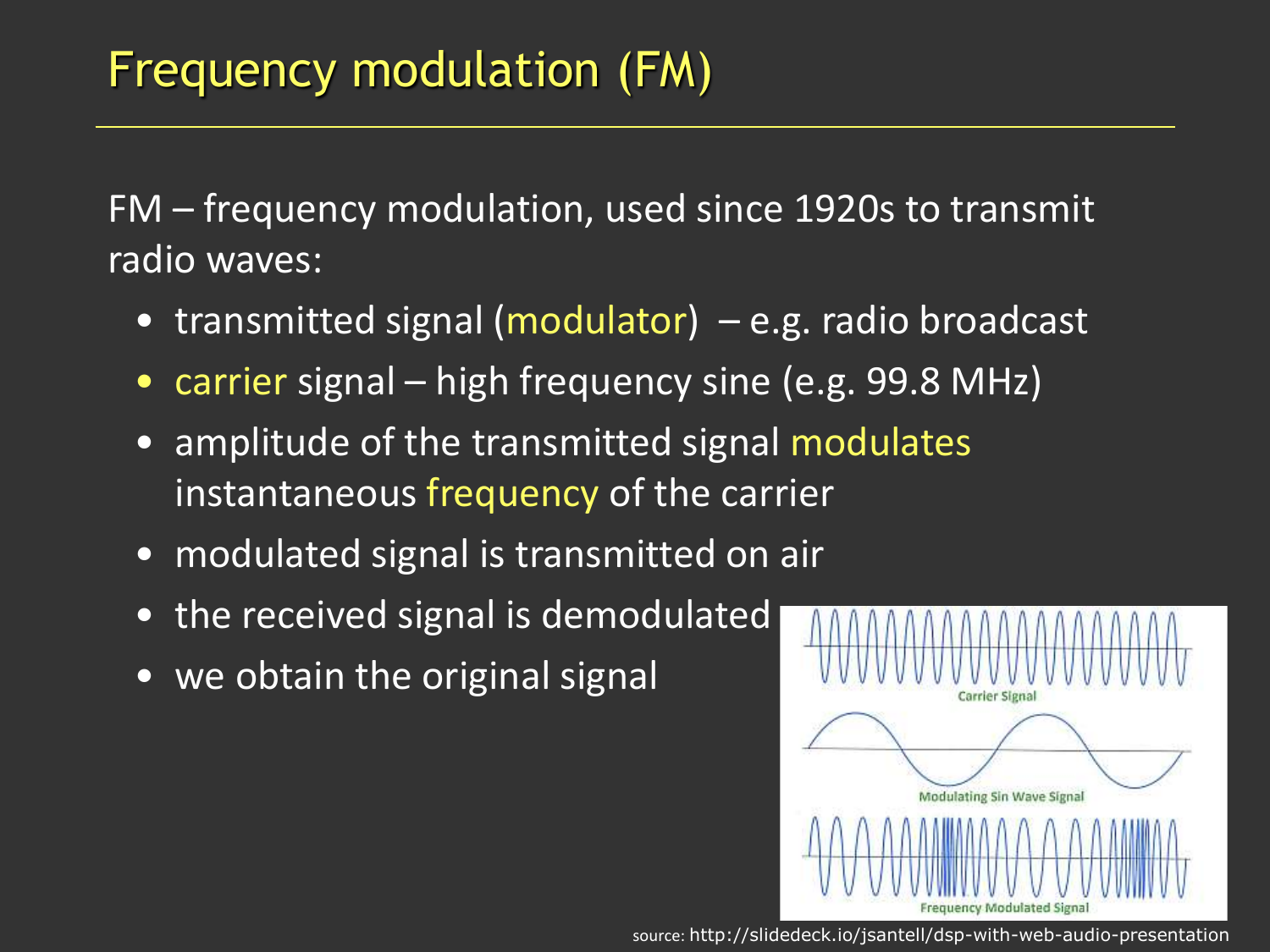1973 – John Chowning published a paper: "*The Synthesis of Complex Audio Spectra by Means of Frequency Modulation*".

• If the two signals have specific frequencies, a harmonic signal is obtained.



- Changes in modulator amplitude modify the timbre.
- Multiple modulations may be performed.
- Easy and cheap method of digital sound synthesis.
- Patented in 1975-1995 by Chowning and Yamaha.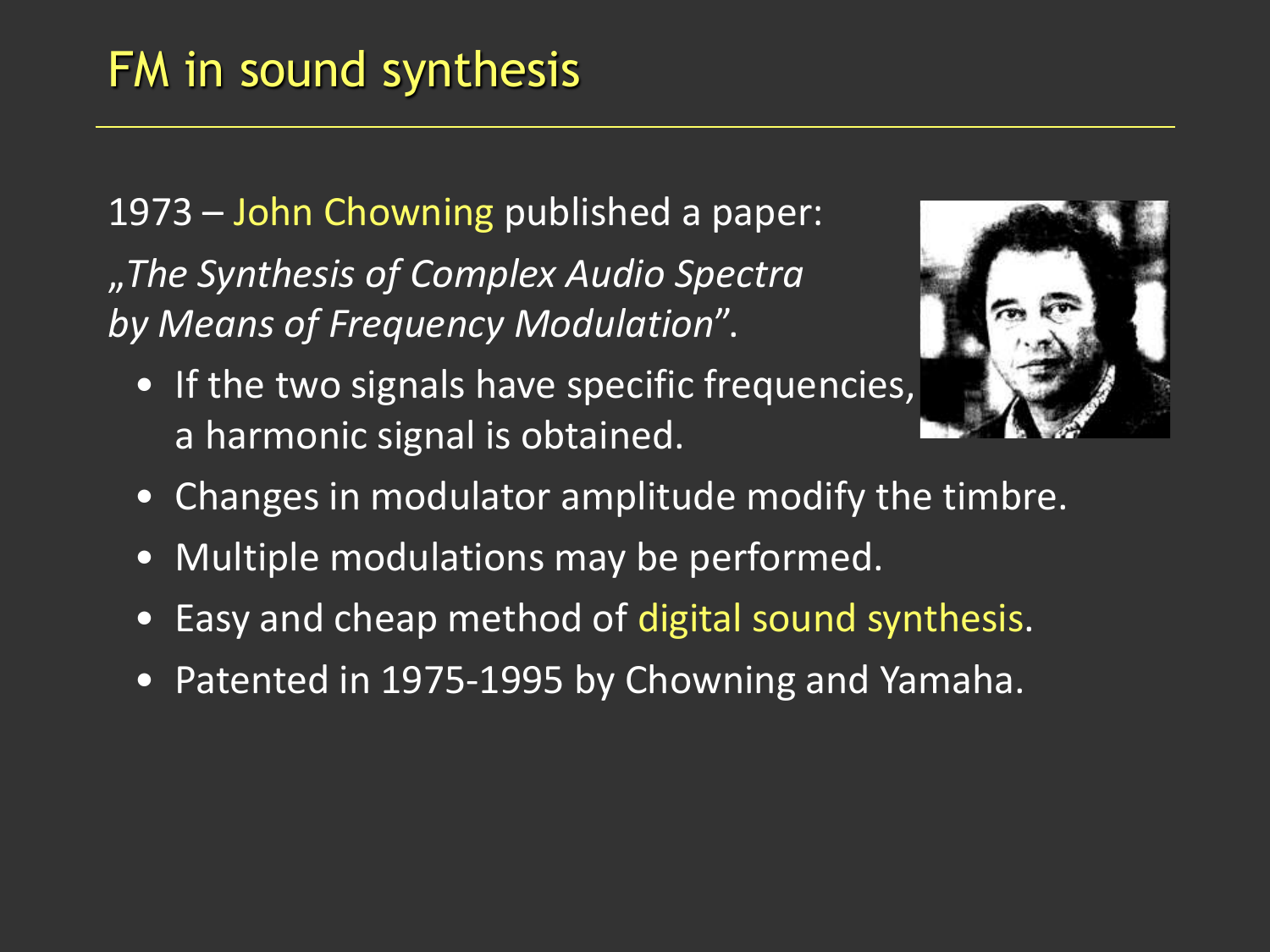Let's simplify the problem to two sine oscillators:

• carrier signal (C)

 $x_c(t) = A \sin(\omega t)$ 

• modulating signal (M)  $x_m(t) = I \sin(\beta t)$ 

The modulator changes (modulates) the instantaneous frequency of the carrier signal:

> $x(t) = A \sin[\omega t + x_m(t)]$  $x(t) = A \sin[\omega t + I \sin(\beta t)]$

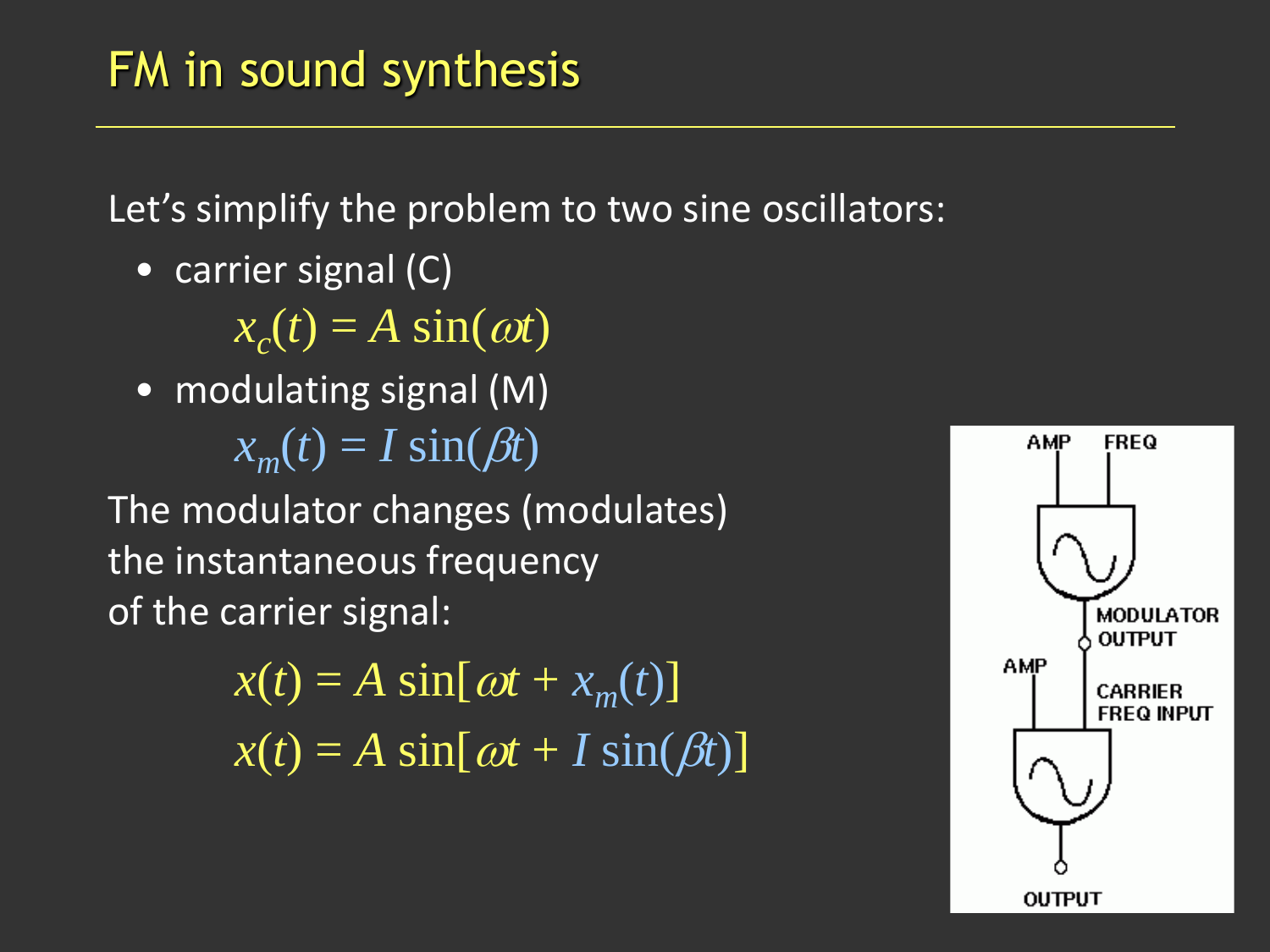What effect does FM produce?

- Low modulating frequency (<1 Hz): slow wobbling of the pitch (just like LFO in the subtractive synthesis).
- Modulating frequency in 1 Hz 20 Hz range: an increasing vibrato effect.
- Frequency above 20 Hz: an inharmonic sound is produced, it sounds very rough.
- In some configurations, e.g. if both frequencies are the same, we get a nice sounding harmonic signal!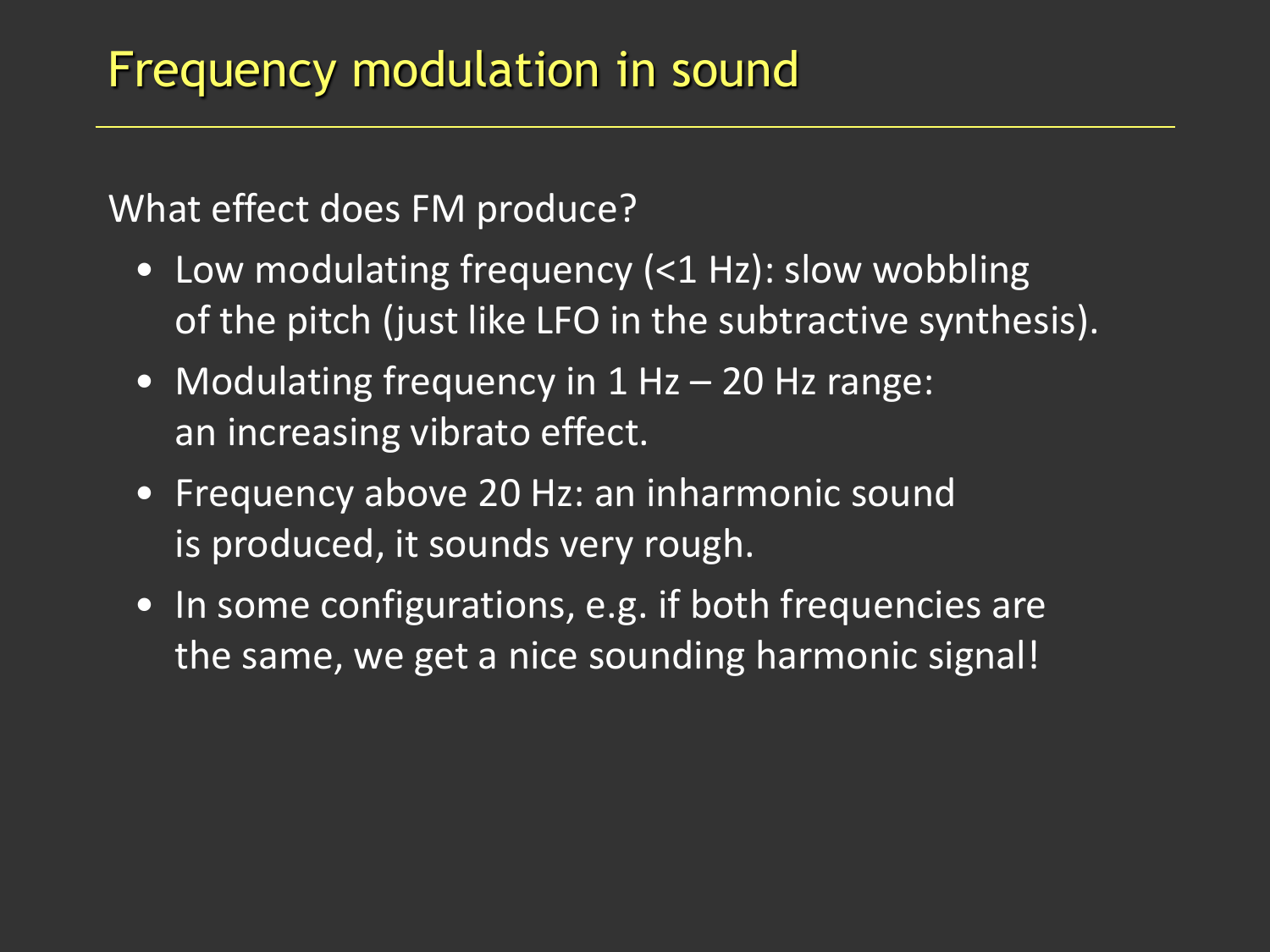Peaks in the spectrum of a modulated sound:

 $f_c \pm k f_m$  (*k* = 0, 1, 2, ...) In FM terms: lower and upper band (below and above *f c* ) For example,  $f_c$  = 500 Hz,  $f_m$  = 100 Hz: …, 100, 200, 300, 400, 500, 600, 700, 800, 900, …

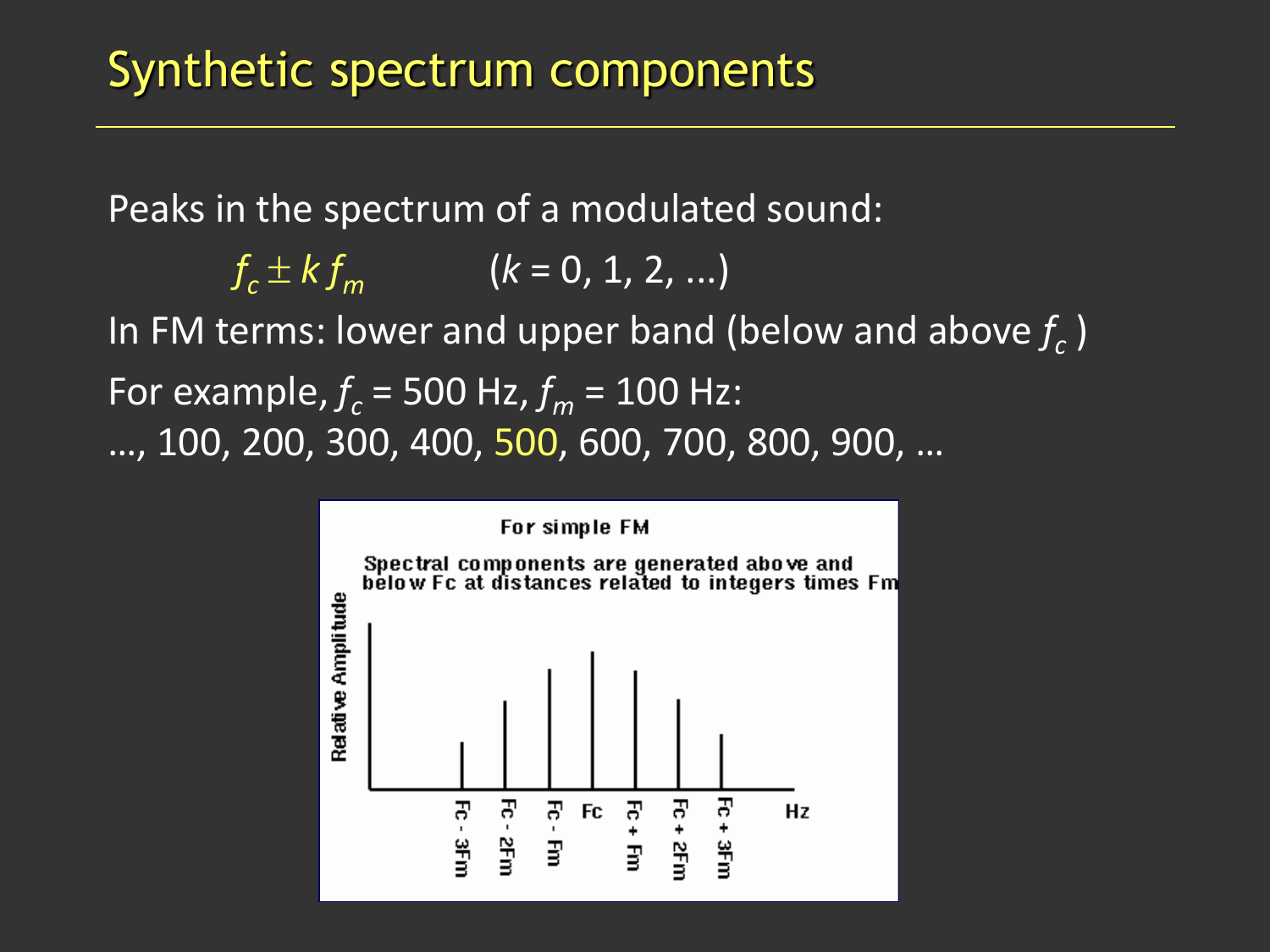# Reflection of spectral components

- What about components with negative frequencies? For example, for  $f_c$  = 400 Hz,  $f_m$  = 100 Hz, we obtain: *f <sup>c</sup>* – 5*f<sup>m</sup>* = 400 – 500 = -100 Hz
- We know that:  $sin(-x) = -sin(x)$
- Therefore:
	- a "negative" component is reflected to a positive frequency (an absolute value is taken),
	- phase of the reflected component is inversed,
	- if another component is present at this frequency, amplitudes are summed up (with phase).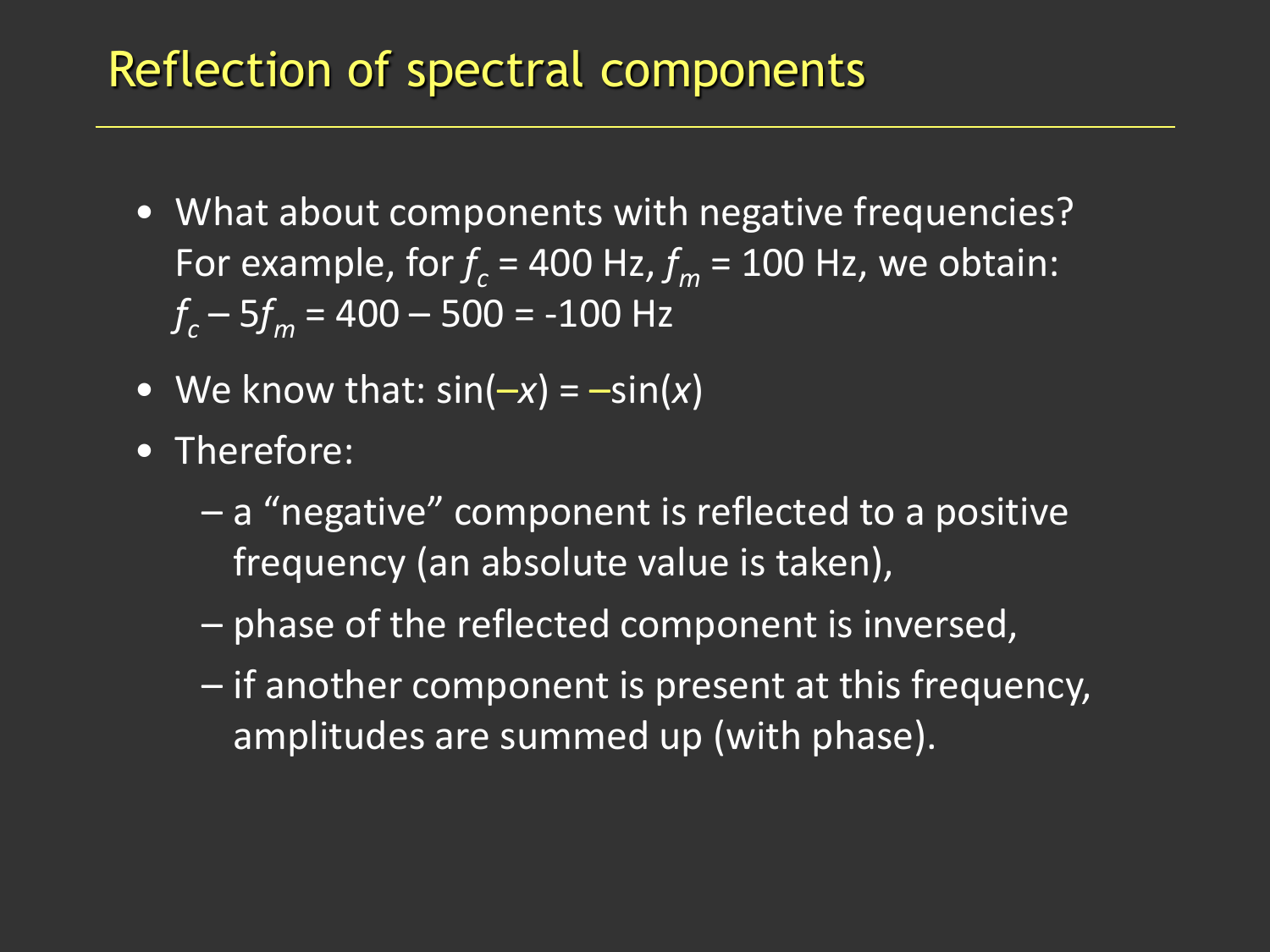# Reflection of spectral components



Spectrum with a "negative" component

The component is reflected, its sign changes.

The components are summed, taking their phase into account

Absolute values of the amplitude are taken.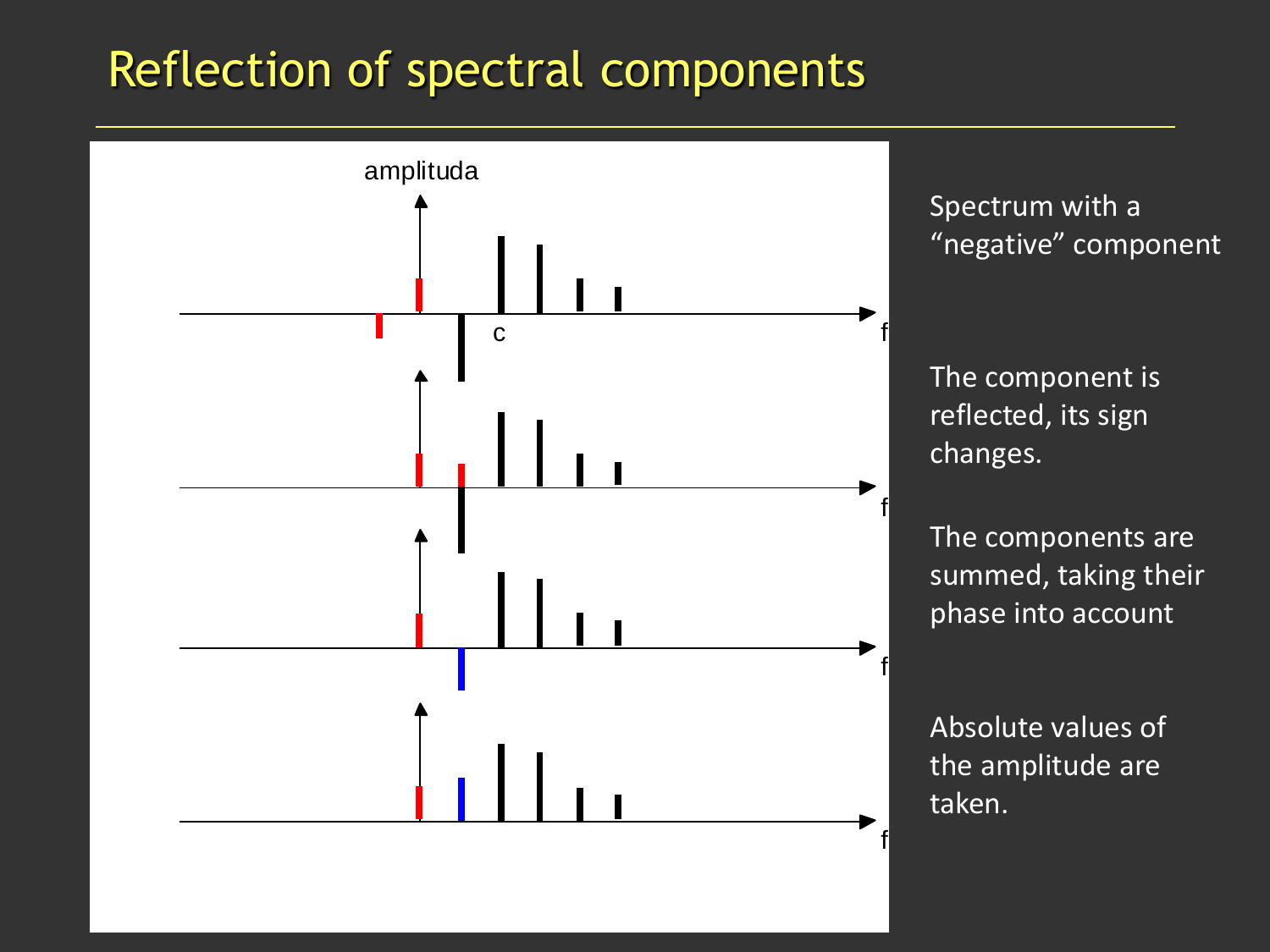Modulation ratio  $w_m$  – a ratio of modulating frequency to the carrier frequency.

$$
w_m = \frac{f_m}{f_c} = \frac{N_2}{N_1}
$$

- In order to obtain a harmonic signal, the modulation ratio has to be expressed as a ratio of integers  $N_2$  and  $N_{1.}$
- In practice, low integers are used, e.g.: 1:1, 2:1, 3:1, 3:2.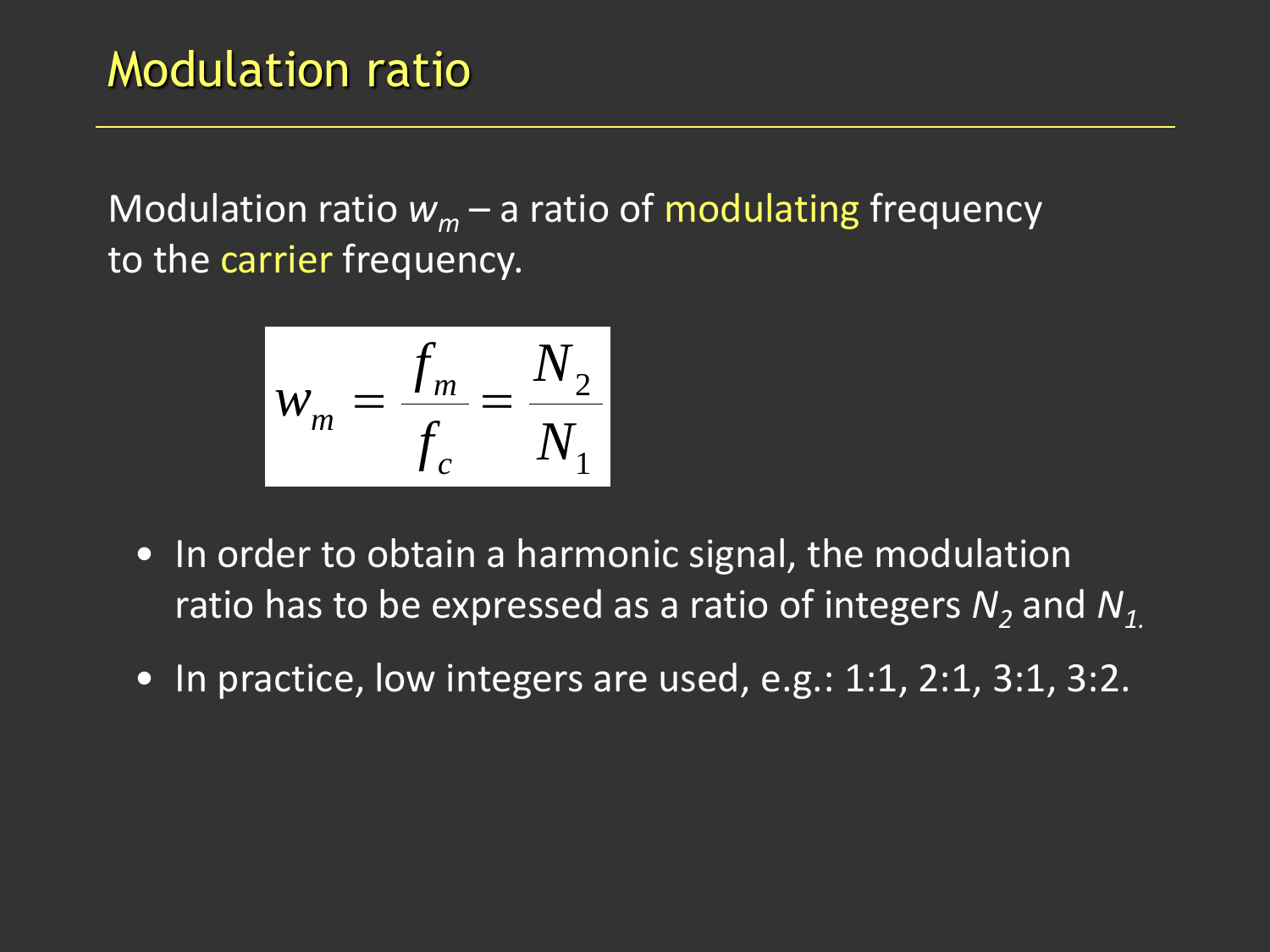Typical values of the modulation ratio (spectral frequencies are calculated for  $f_c$  = 400 Hz):

- 1:1 all spectral components are present 400, 800, 1200, 1600, 2000, …
- 2:1 only even numbered components  $(k = 0, 2, 4, ...)$ 400, 1200, 2000, 2800, …
- $3:1$  every third component is missing 400, 800, 1600, 2000, 2800, …

Example of an inharmonic spectrum:

• 
$$
w_m = \sqrt{2} : 1
$$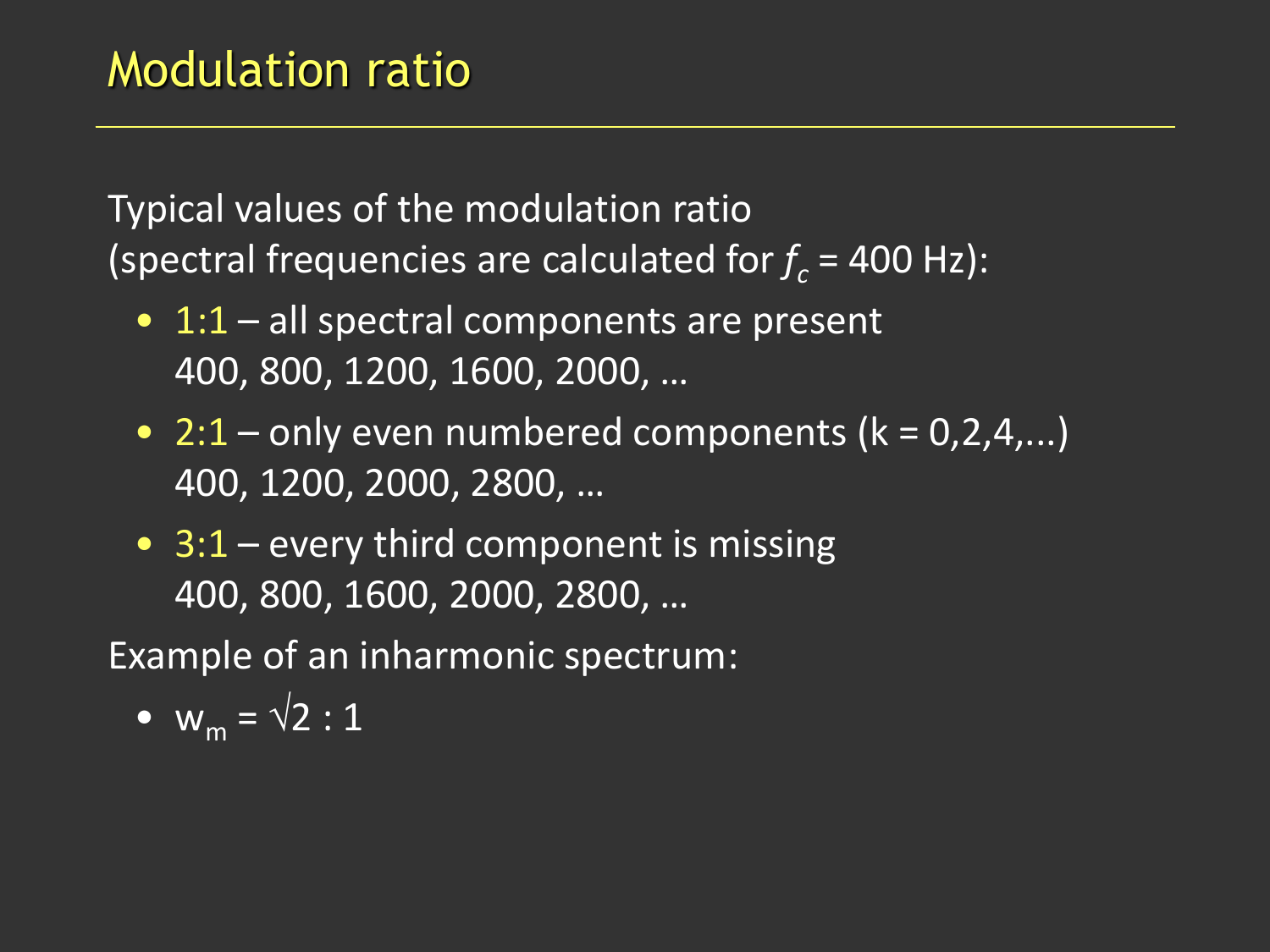Warning: this is a common mistake.

Carrier frequency does not have to be equal to the fundamental frequency! The latter is determined by the first peak in the harmonic series.

- $f_c$  = 500 Hz,  $f_m$  = 500 Hz  $\rightarrow$   $f_0$  = 500 Hz (for modulation ratio 1:1, both frequencies are the same)
- $f_c$  = 500 Hz,  $f_m$  = 100 Hz  $\rightarrow$   $f_0$  = 100 Hz (the first peak is at 100 Hz: 500 – 4 x 100)
- $f_c$  = 200 Hz,  $f_m$  = 300 Hz  $\rightarrow$   $f_0$  = 100 Hz (!!!) …, -700, -400, -100, 200, 500, 800, … (reflection:) 100, 200, 400, 500, 700, 800, …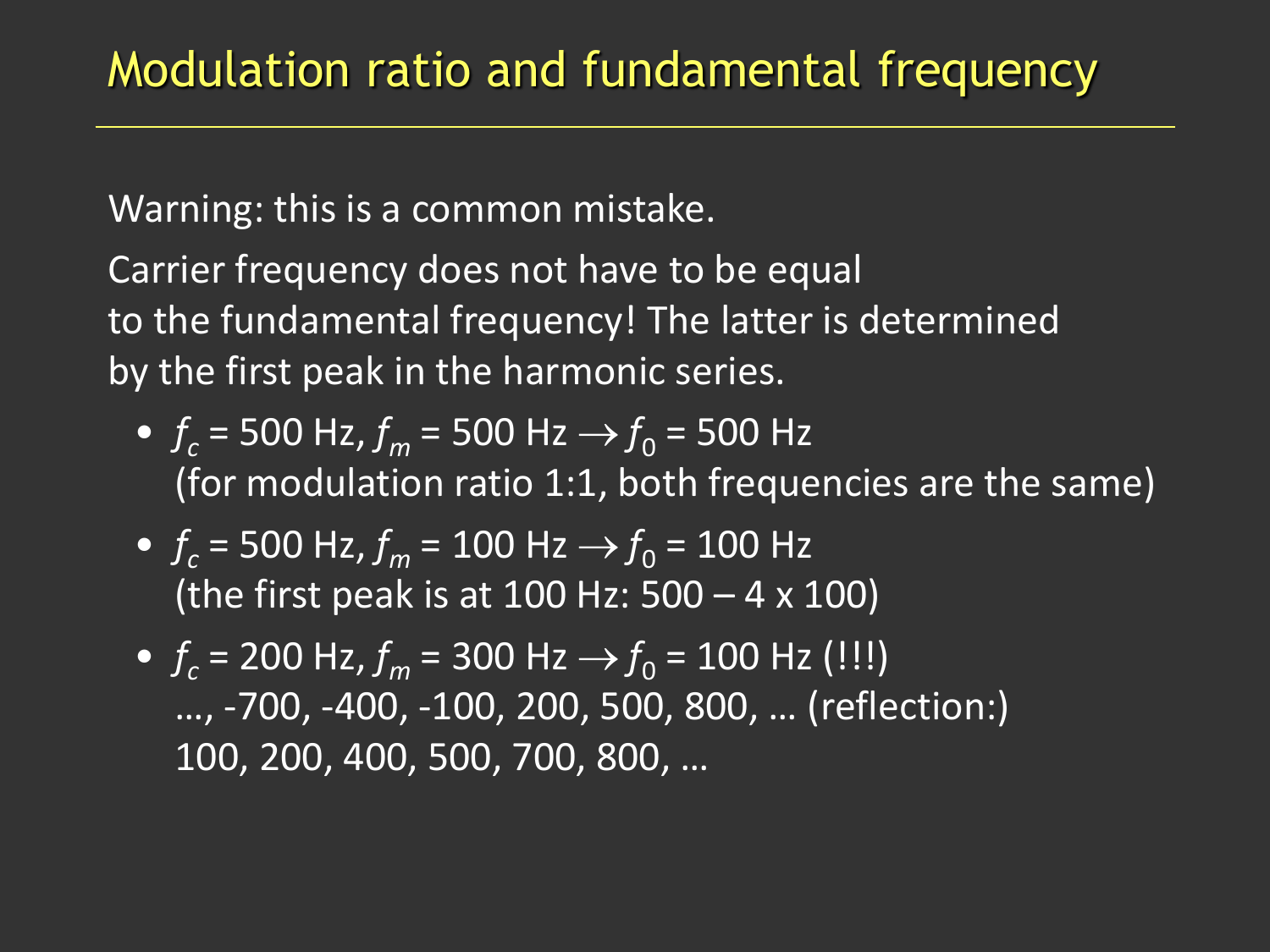# Modulation index

- Modulation index (*I*) = modulator amplitude (do not confuse with the modulation ratio).
- Determines the modulated frequency range  $(\Delta f = I \cdot f_m)$ .
- Influences the number of important components in the spectrum. Larger index – a richer spectrum. Carson rule:  $B = 2(\Delta f + f_m) = 2 f_m (I + 1)$
- Also influences amplitudes of spectral components and therefore, determines the timbre of the sound!
- Practical values: 10 to 100.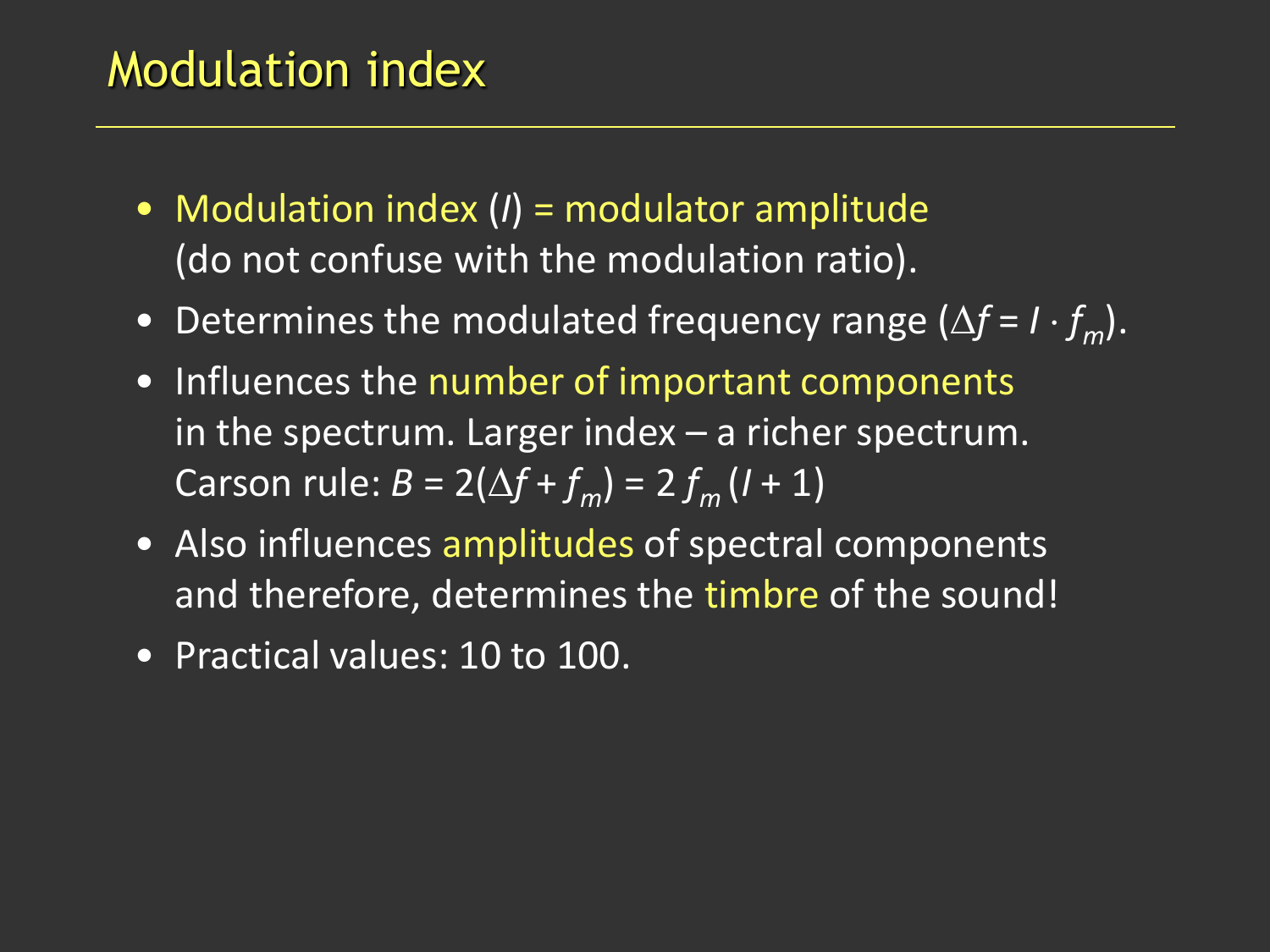# Influence of the modulation index

Carrier frequency: 220 Hz, modulation: 440 Hz

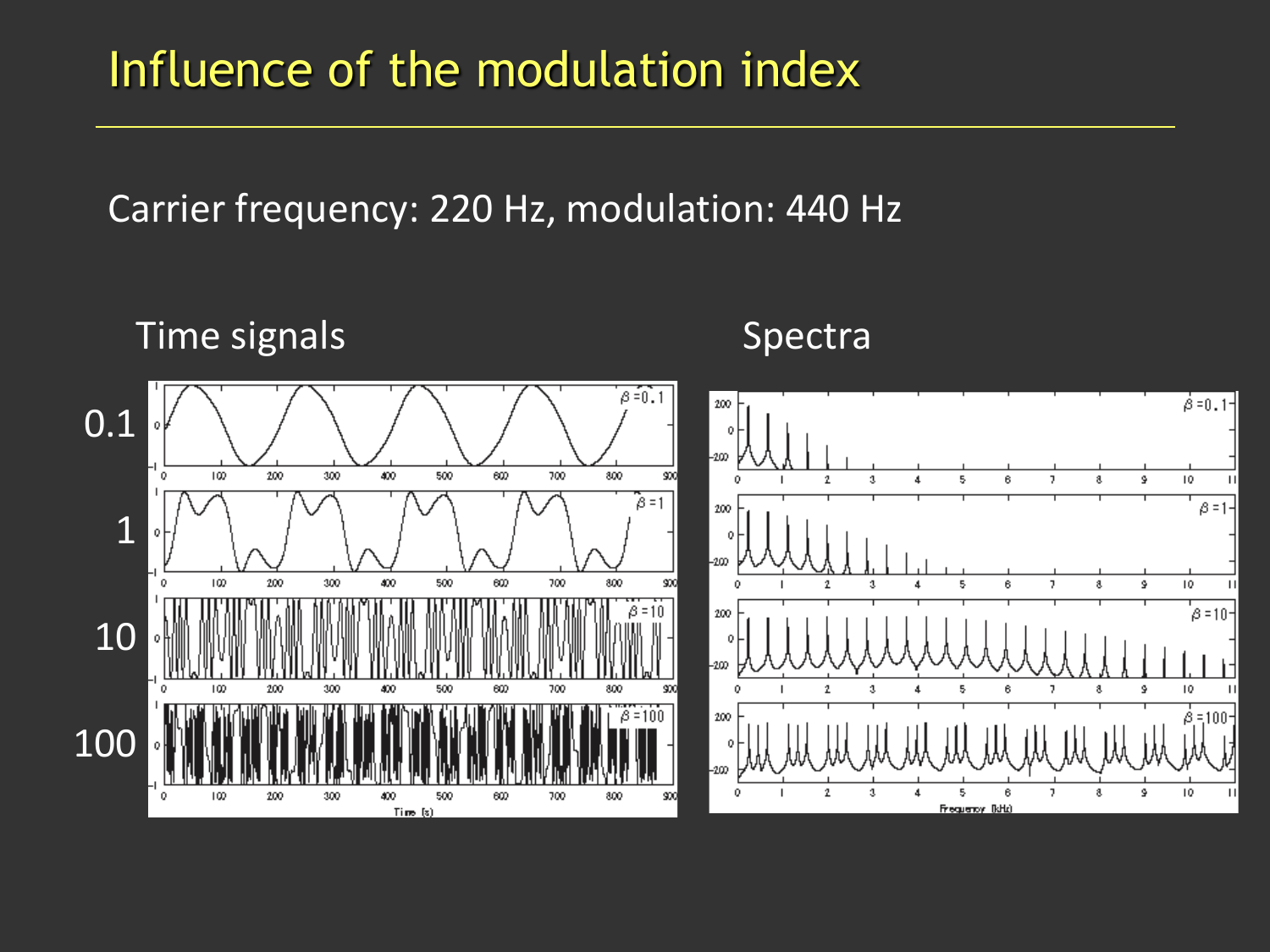Amplitudes of spectral components are given by:

$$
x(n) = A \{J_0(I) \sin(\omega_c nT)
$$
  
+
$$
J_1(I) \cdot [\sin(\omega_c + \omega_m) nT - \sin(\omega_c - \omega_m) \cdot nT]
$$
  
+
$$
J_2(I) \cdot [\sin(\omega_c + 2\omega_m) nT + \sin(\omega_c - 2\omega_m) \cdot nT]
$$
  
+
$$
J_3(I) \cdot [\sin(\omega_c + 3\omega_m) nT - \sin(\omega_c - 3\omega_m) \cdot nT]
$$
  
+.................

*J<sub>n</sub>*(*I*): *n*-th order Bessel functions, argument: modulation idx. Note: odd numbered components in the lower band have inversed phase – negative sign.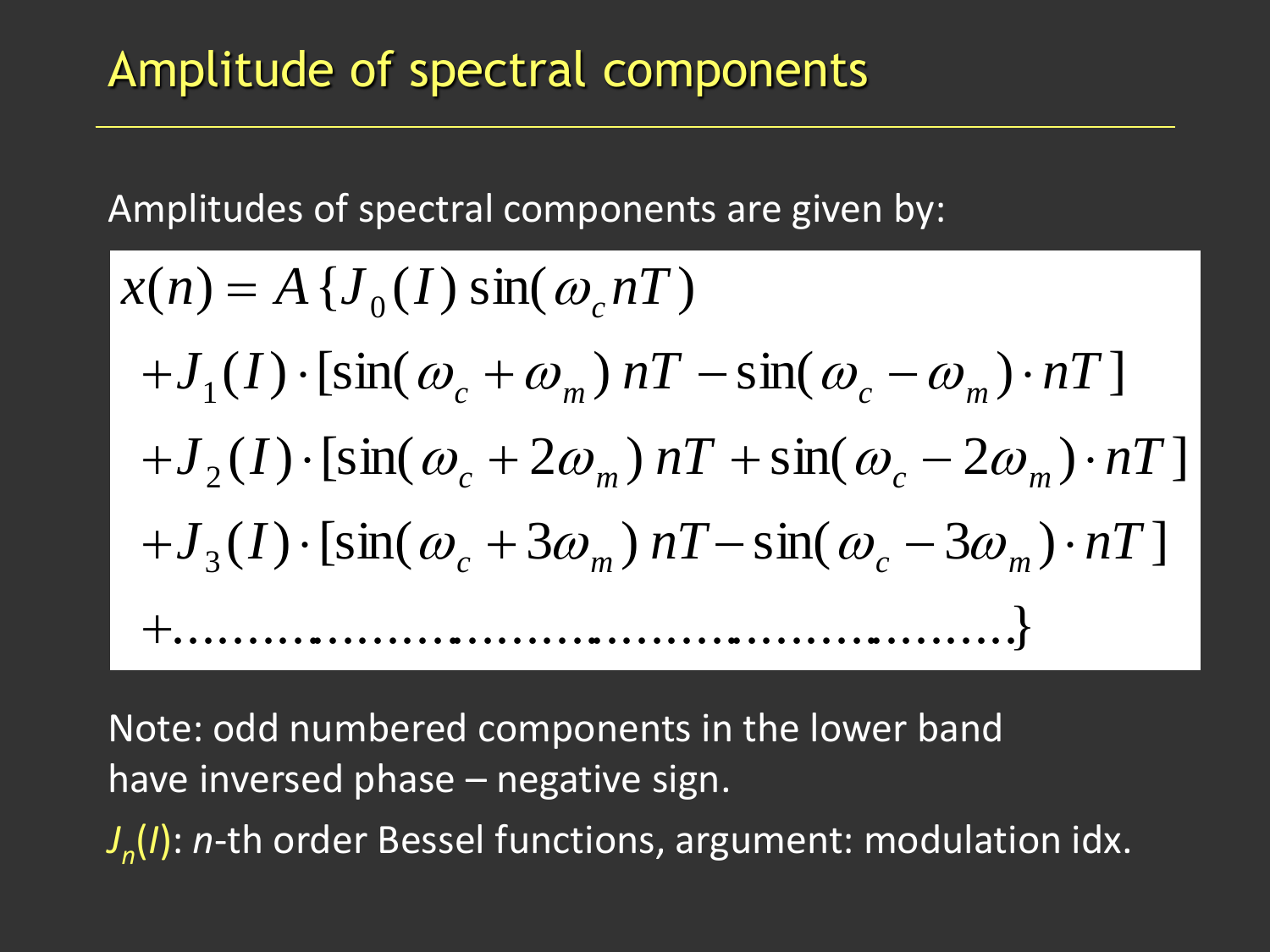# Bessel functions (J)

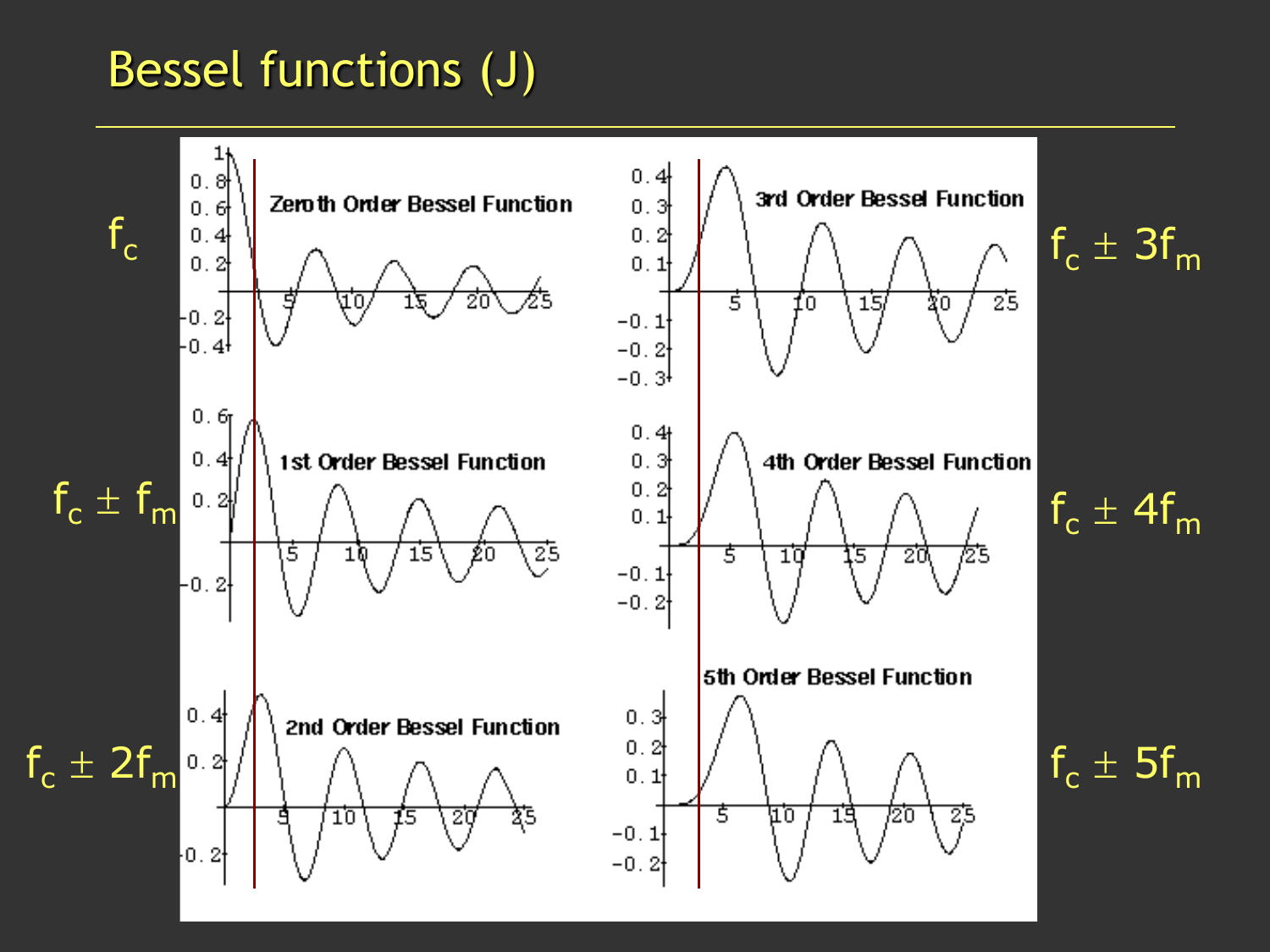# Influence of modulation index on spectrum

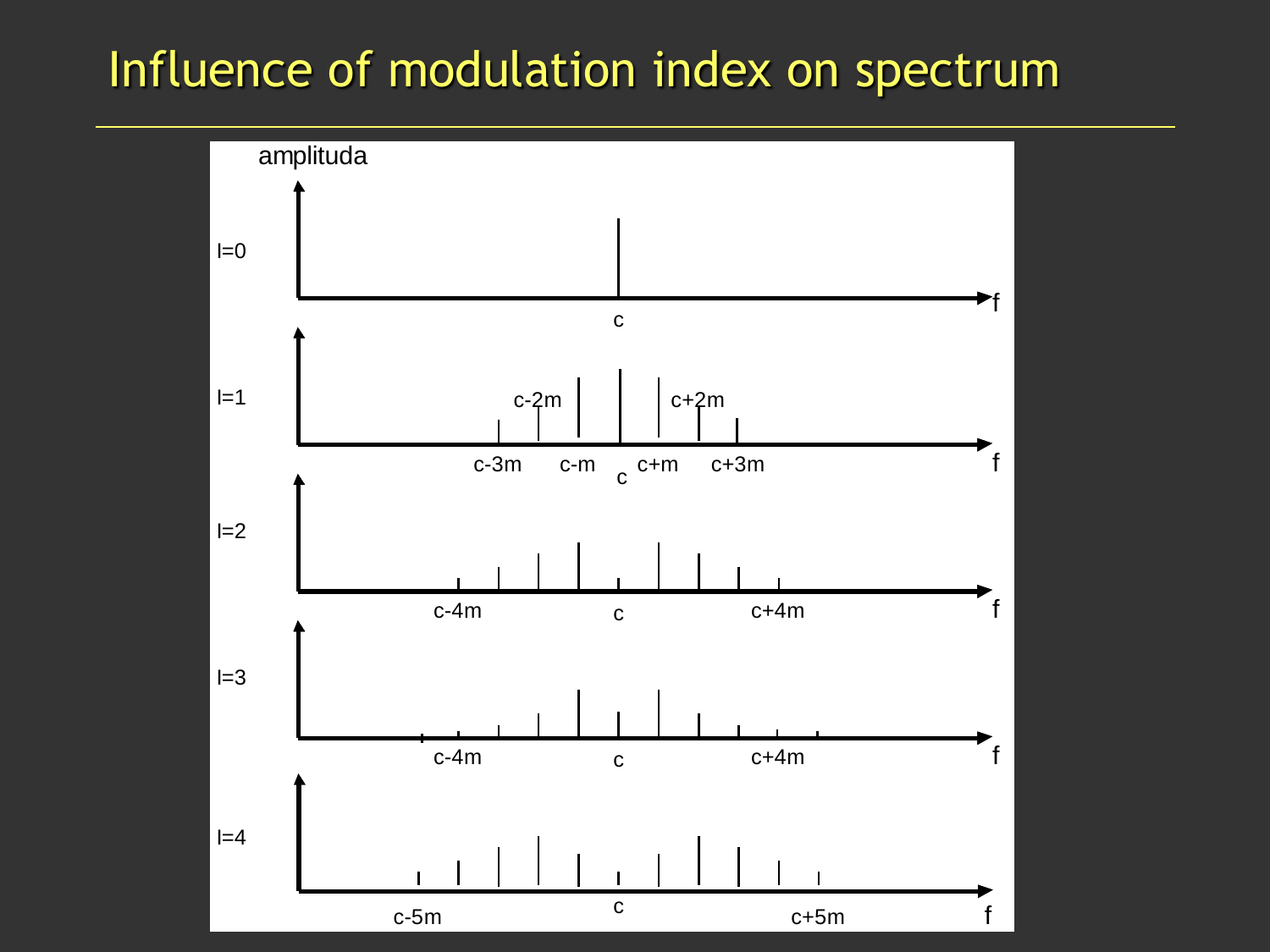Parameters: carrier frequency  $f_c$ , modulating frequency  $f_{\sf m}$ , modulation index *I*.

How to compute the spectrum of a FM-modulated signal:

- calculate frequencies of components  $(f_c \pm k f_m)$ ,
- compute amplitudes of components [*J k* (*I*)], remember that some lower band components have negative phase.
- reflect components at negative freqs., invert their phase,
- sum up amplitudes of overlapping components,
- take absolute values of amplitudes.

Note: it is not possible to reverse this process and compute parameters that yield a desired spectrum.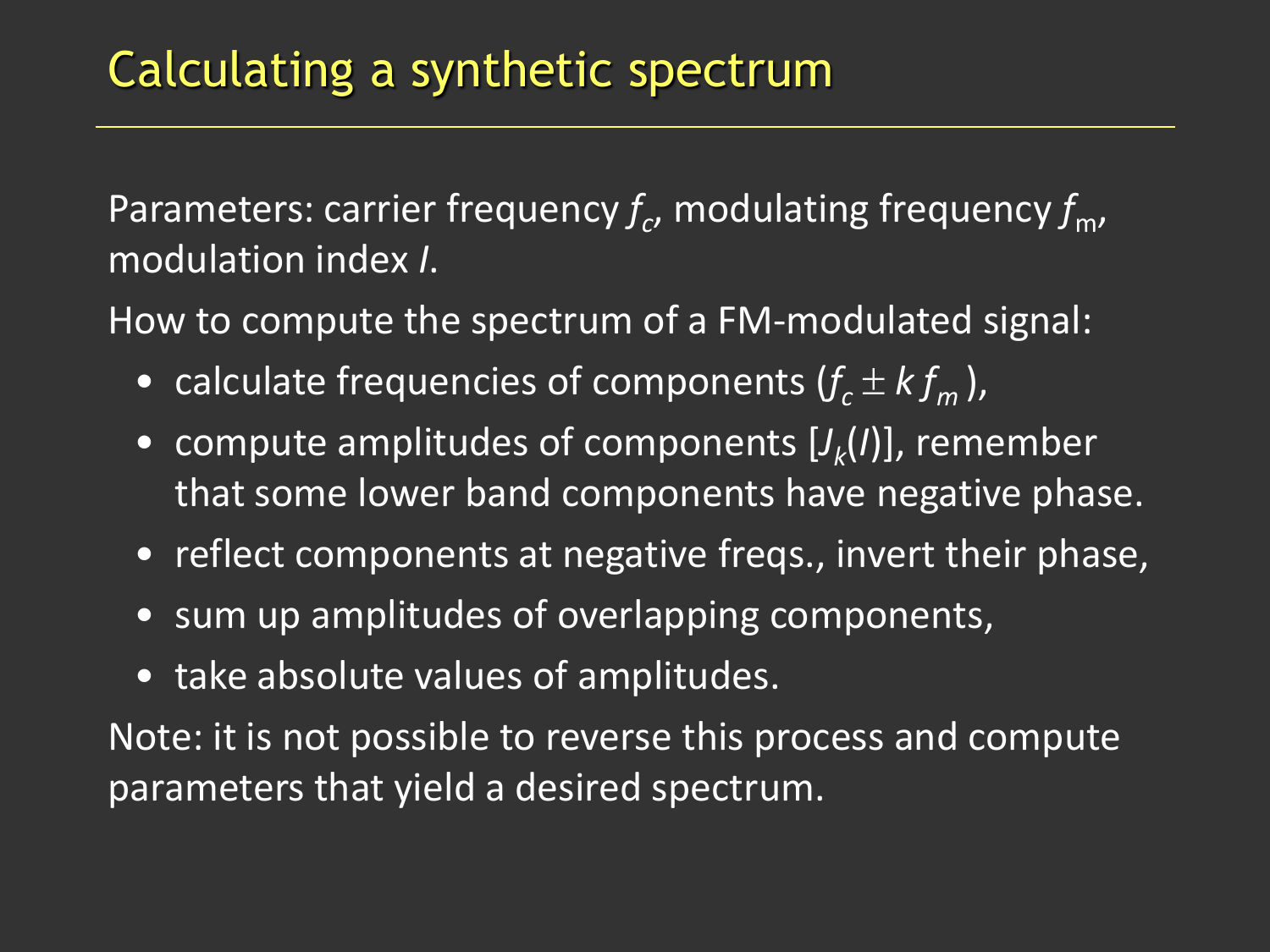# FM synthesis parameters

- Frequencies: carrier (*fm*) and modulating (*fm*) determine the location of spectral components:
	- they determine if the sound is harmonic,
	- if it is, they determine the sound pitch.
- Modulation index (*I*) determines amplitudes of spectral components (and, indirectly, the number of components)
	- decide on the sound timbre,
	- modulation index has to be changed during a sound synthesis in order to introduce dynamic timbre changes and make the sound alive.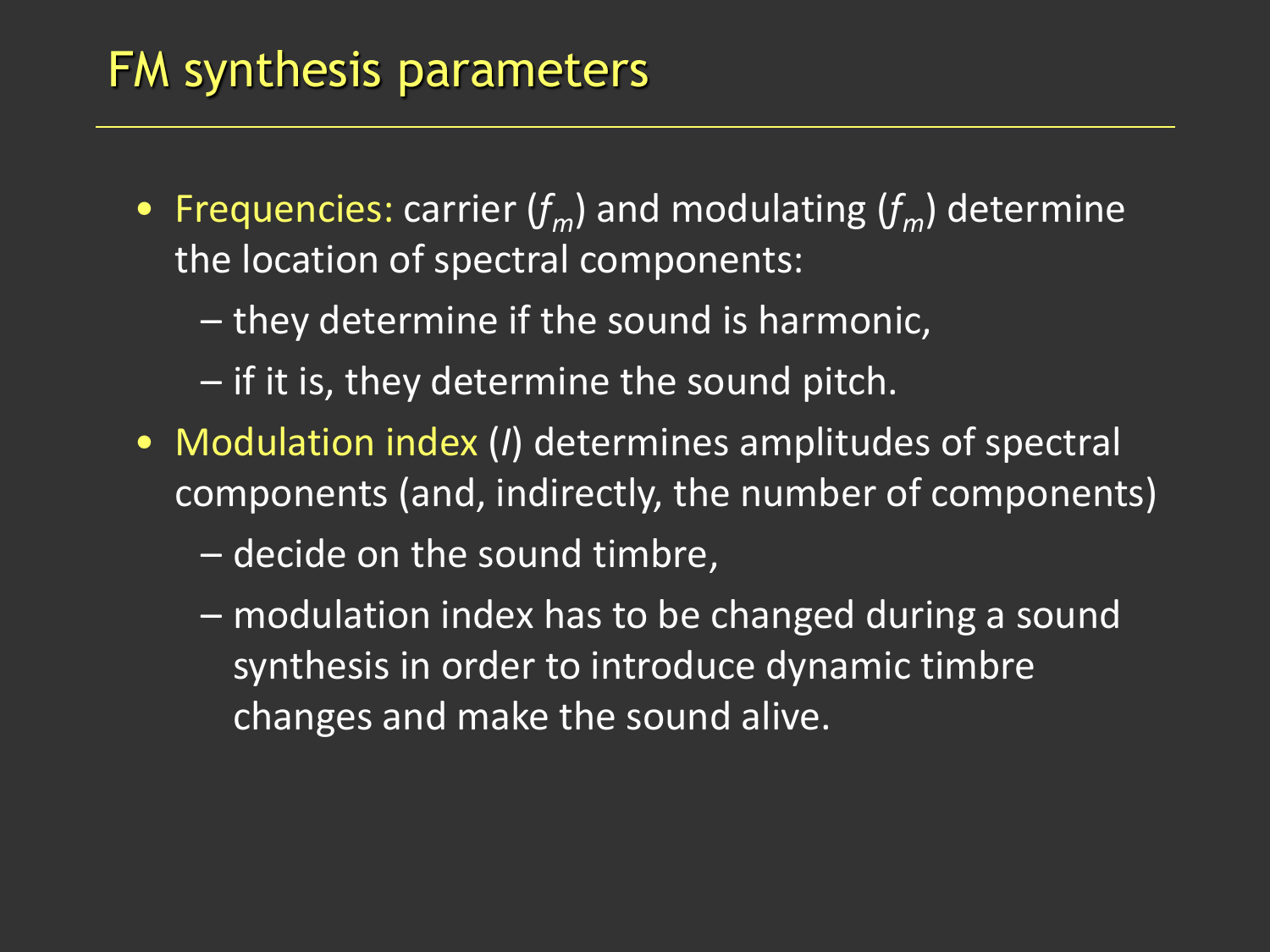# **Operator**

Operator is a basic building block of FM synthesis. It consists of:

- sine oscillator (OSC)
- amplifier (VCA)
- **•** envelope generator (EG)

freq – fixed frequency mod – modulating frequency OSC generates a sine with instantaneous  $frequency = freq + mod$ 

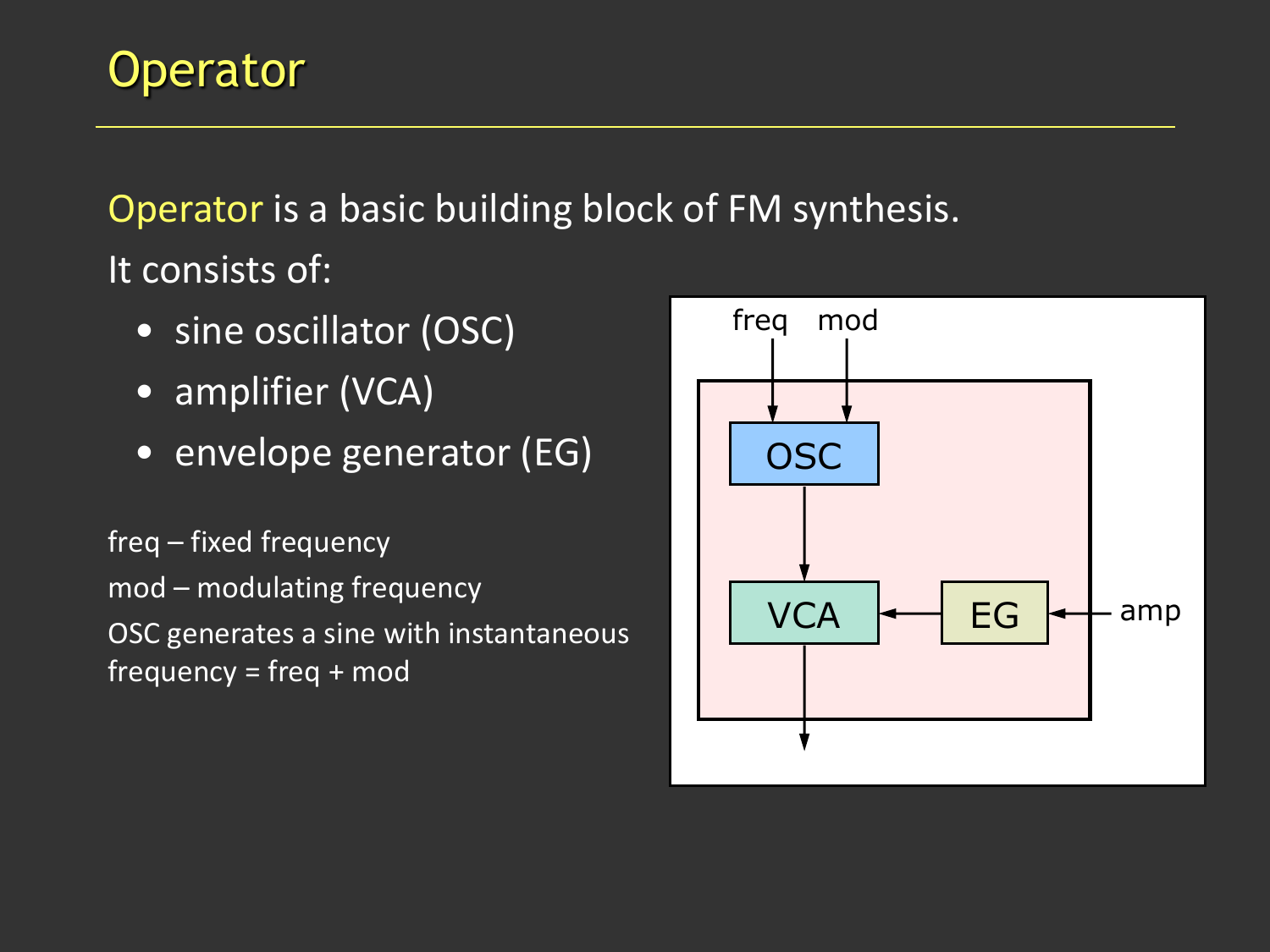A connection of two or more operators creates a FM synthesis algorithm.

- Two operators (*Simple FM*, *2-op FM*): one carrier and one modulator. The simplest algorithm possible, not sufficient to obtain useful effects.
- In practice, more operators (usually 6) are used, many algorithms are possible.
- The same operators with the same settings, but connected in a different algorithm, produce completely different sound!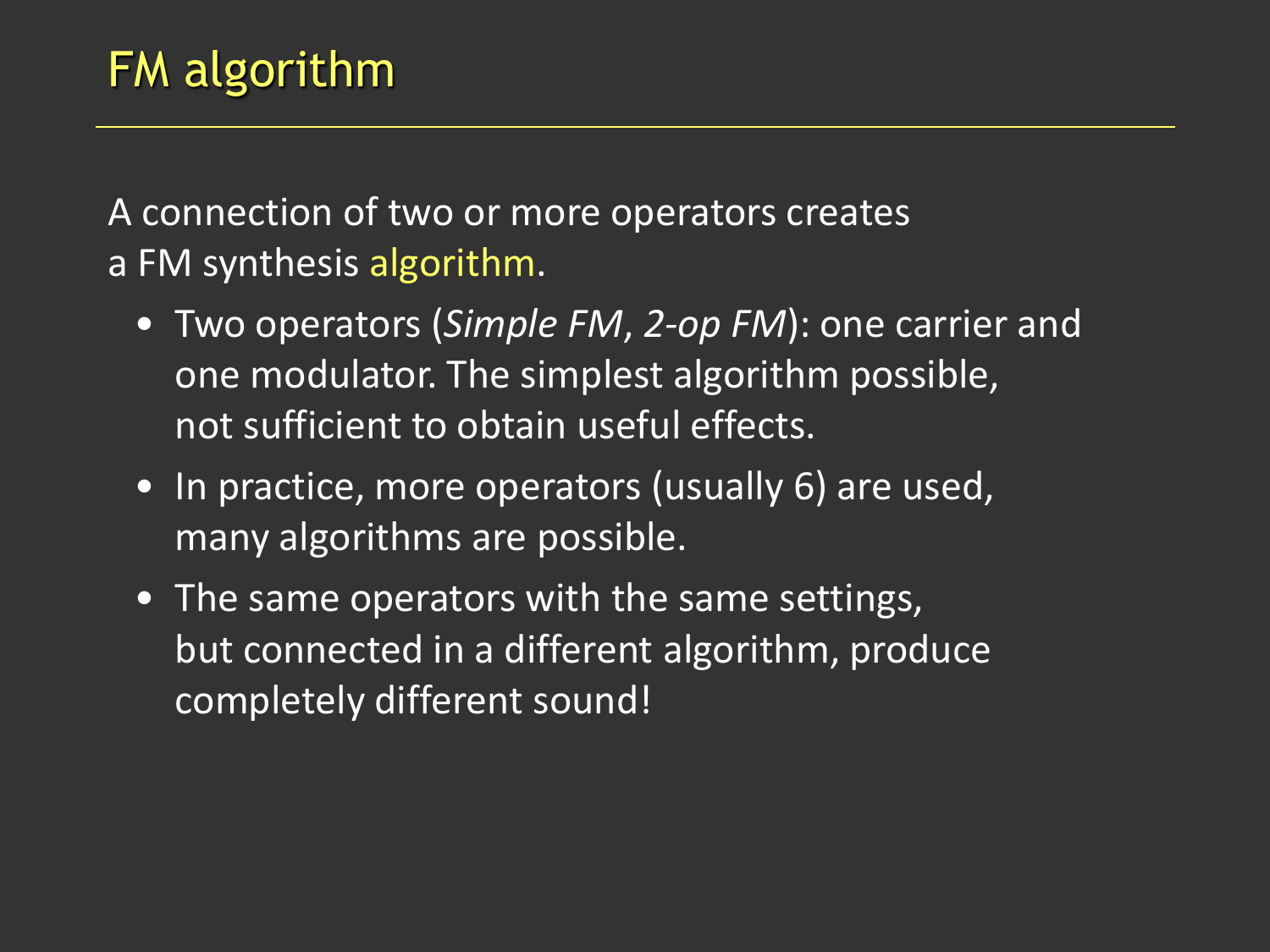#### M – modulator, C – carrier

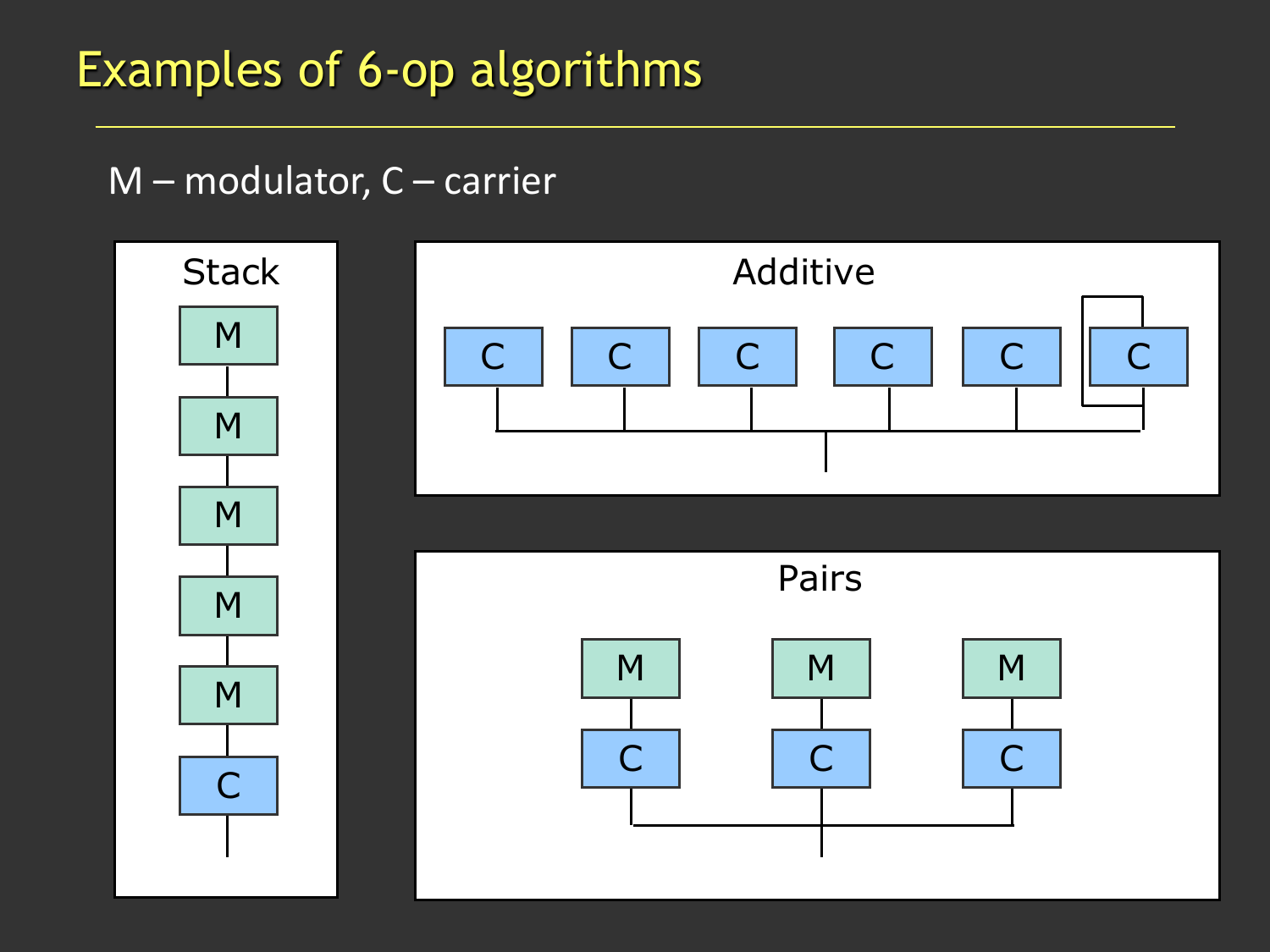# Feedback

- A modulated signal is fed back to the input and modulated again.
- A gain of the feedback loop is regulated.
- An operator modulates itself!
- Feedback is used to create sounds with reach spectrum (e.g. noise like).

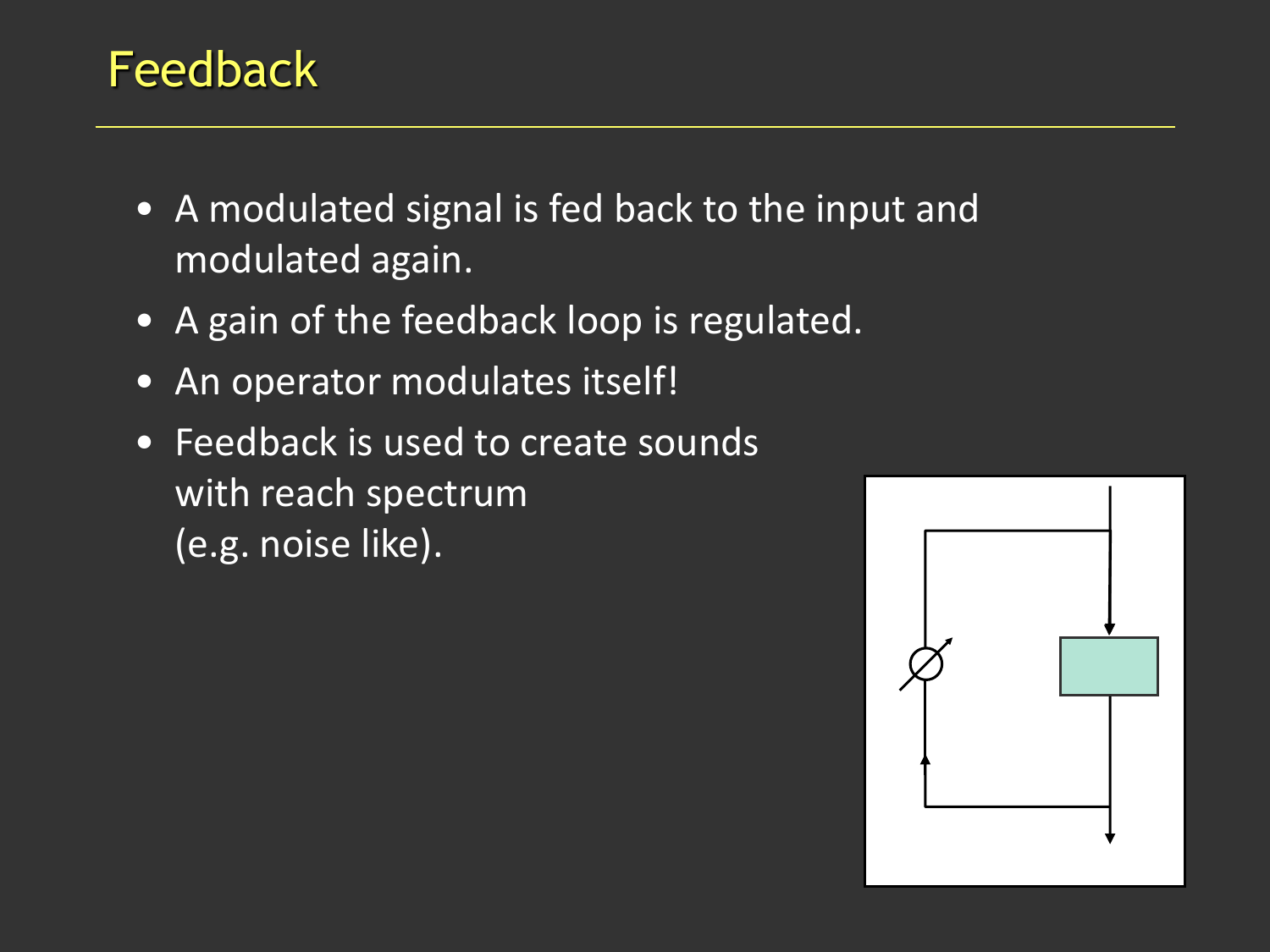# Setting the synthesis parameters

- In an EMI, a pressed key fixes the fundamental frequency.
- For each operator, a frequency multiplier is set. The operator generates freq.: fundamental \* multiplier.
- Output amplitude in each operator is controlled by EG.
- Amplitudes of carriers (output operators) determine the output level (loudness), EGs control the sound envelope.
- Amplitudes of modulators determine the sound timbre, EGs control modulation index changes.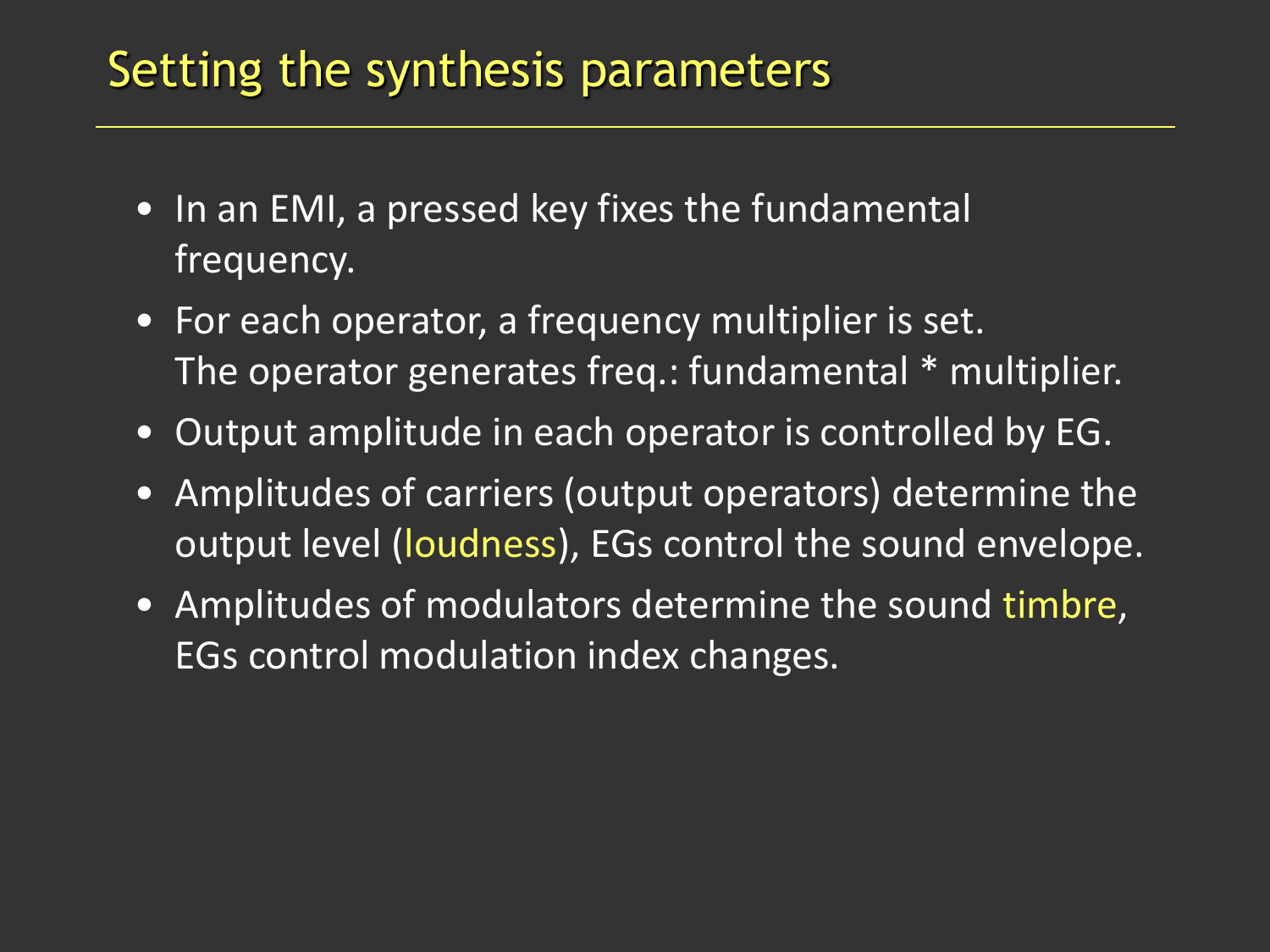Sound timbre is controlled with modulation indices – amplitudes of signals generated by modulating operators. Modulation index may be controlled by:

- envelope generators in the modulators we can modify the timbre, especially in the attack phase,
- LFO blocks modulation during the sustain phase,
- other controllers, e.g. a modulation wheel.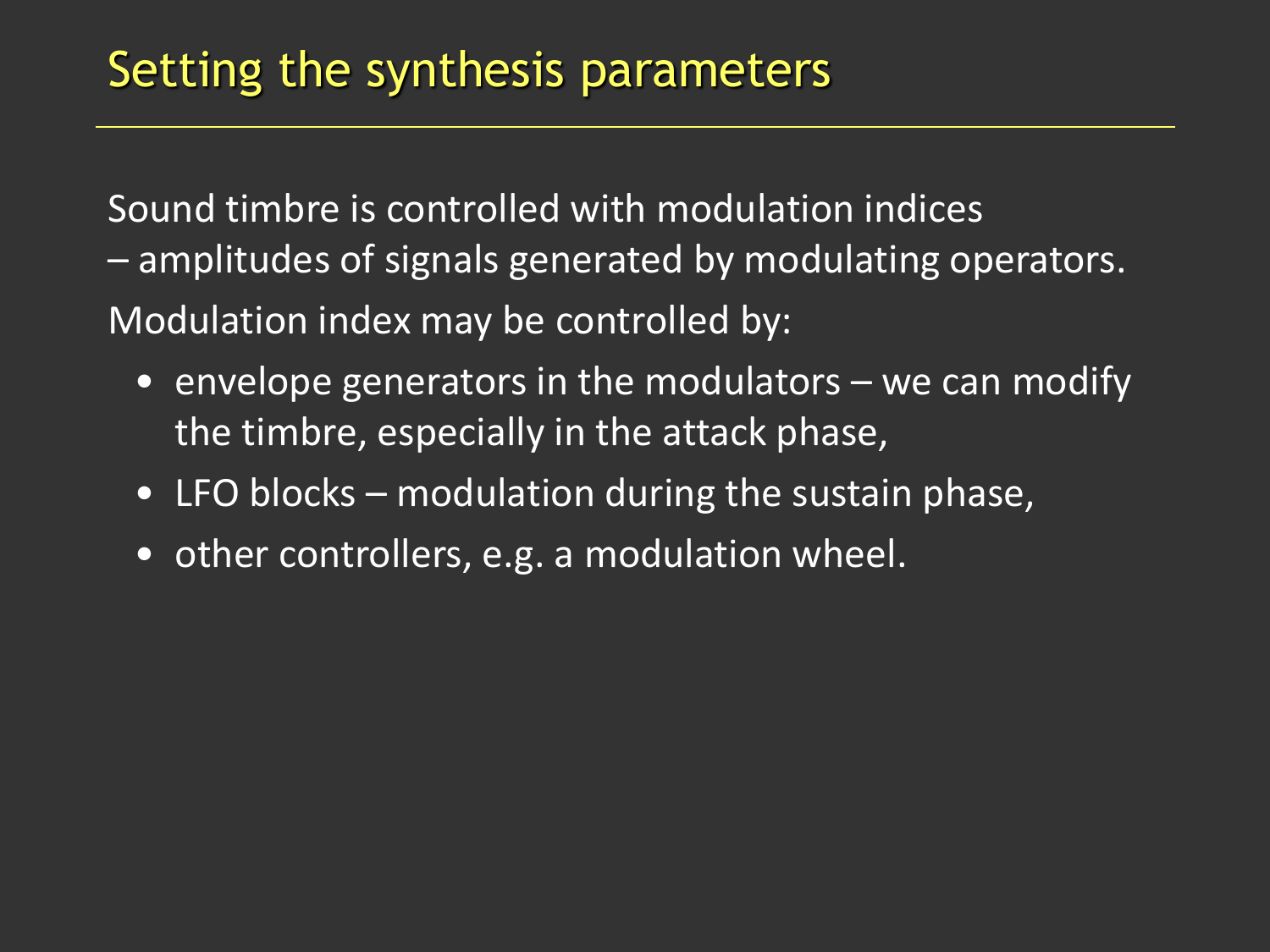Yamaha DX7 (1983) – the most popular FM synthesizer:

- 6 operators,
- 32 fixed algorithms,
- each operator allows for setting: frequency multiplier, amplitude, envelope and feedback,
- envelope: 4 sections, regulated duration and slope,
- modulators (LFO) and sound effects,
- 16 voice polyphony
- internal and external storage (presets)

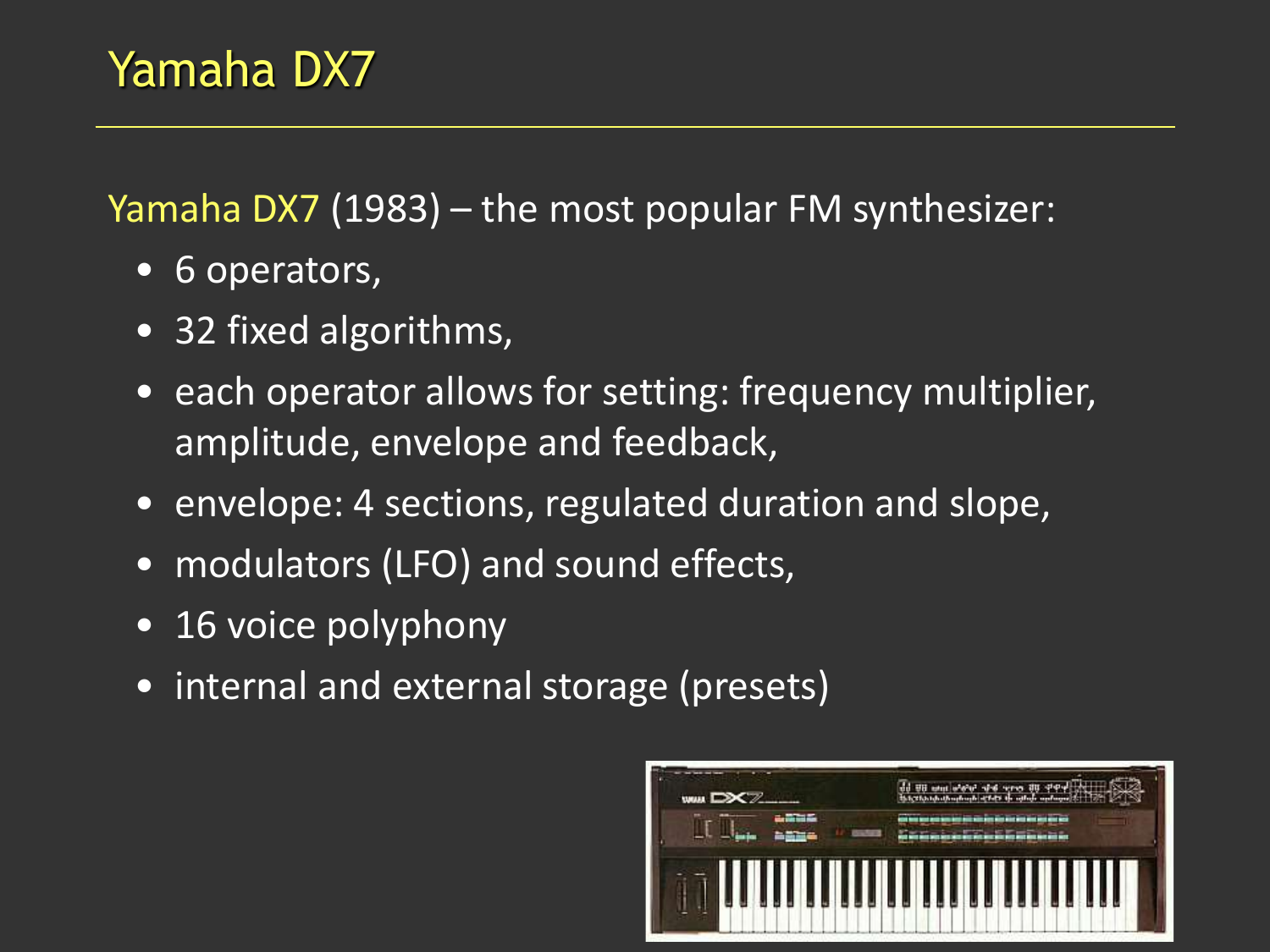# Yamaha DX7



#### Envelope

Operator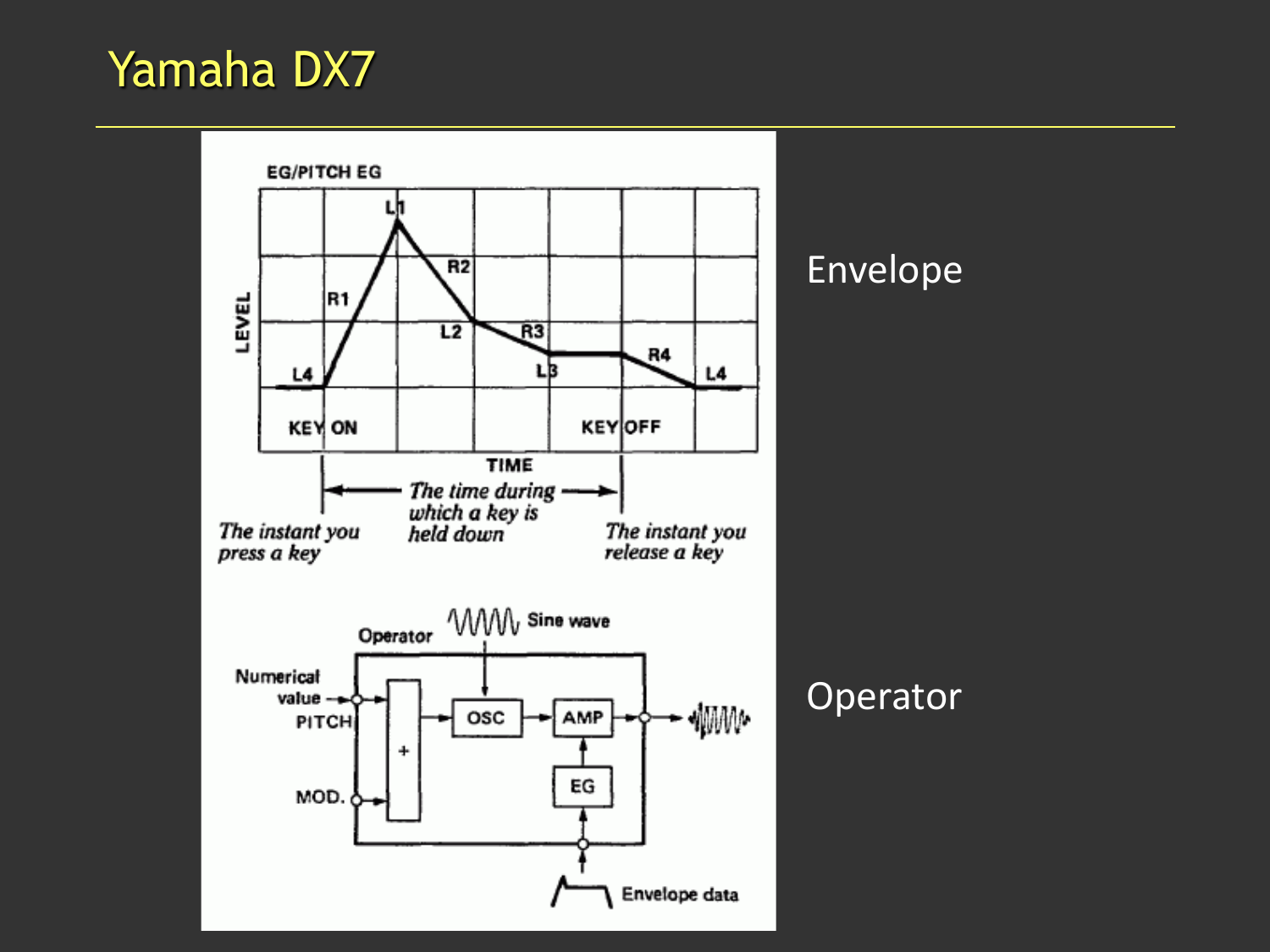# Yamaha DX7 – all 32 algorithms

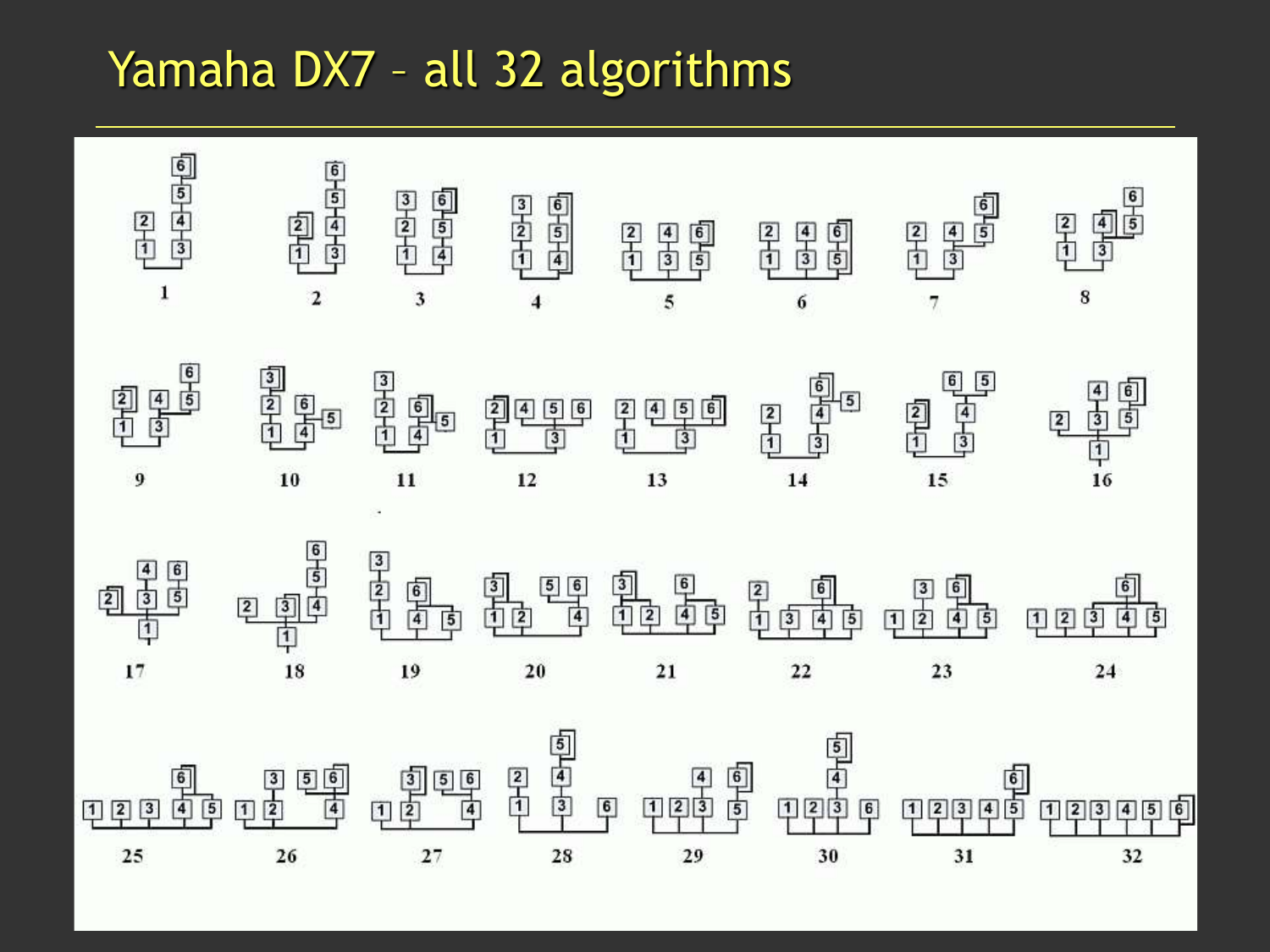## FM synthesis in PC soundcards

- OPL3 chip by Yamaha, for PC soundcards.
- Used in *Creative Labs SoundBlaster 2/Pro/16* and clones (ca. 1991-94).
- Very simplified FM synthesis: two 2-op and four 4-op algorithms.
- General MIDI compliance: sounds assigned to real instrument names. These sounds were not realistic, which contributed to negative opinions on the FM.
- Replaced by soundcards based on sound samples.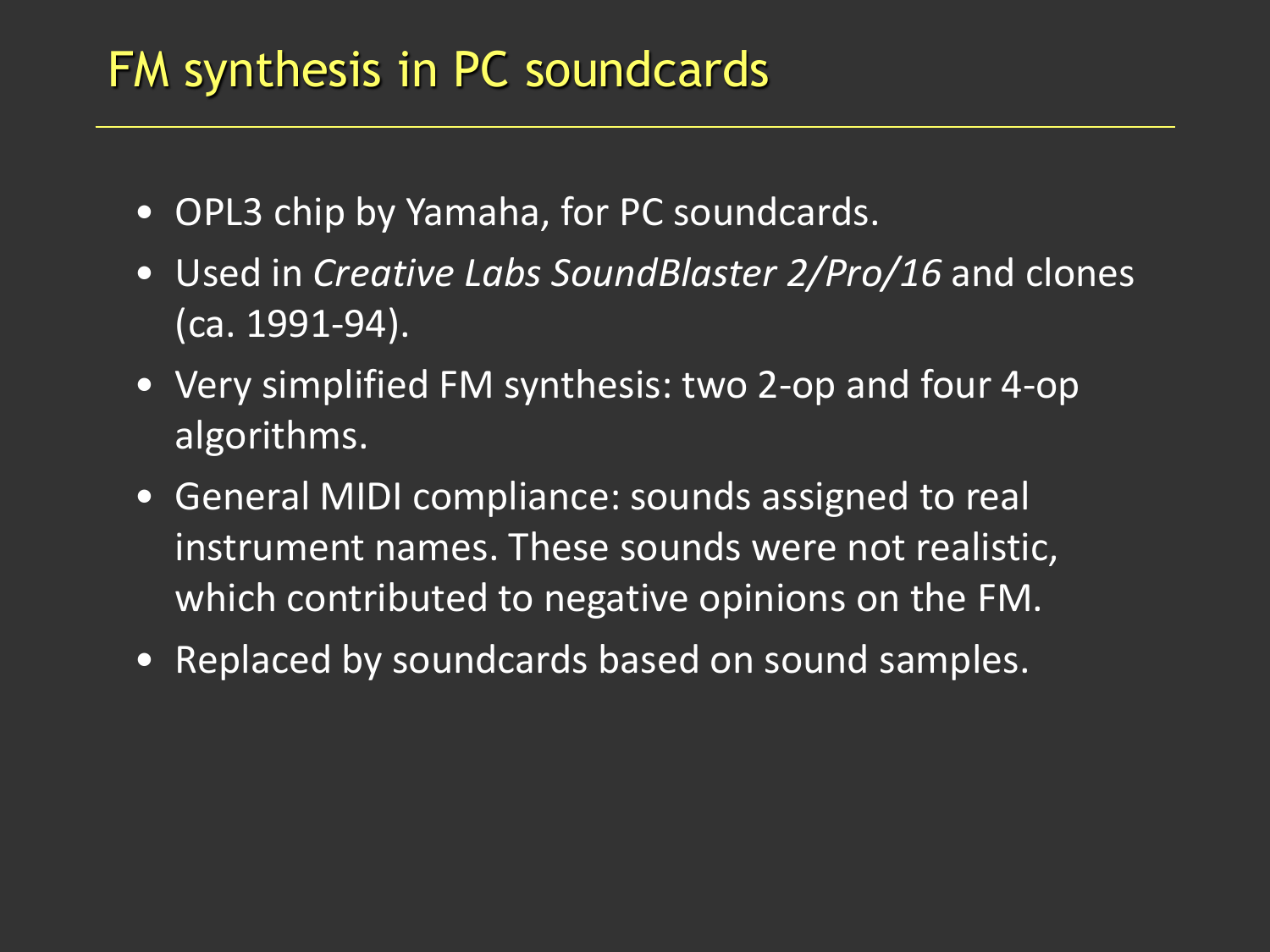Software FM synthesizers – emulation of hardware synthesizers (*NI FM7* i *FM8*) or custom implementations. They retain all advantages of the classic FM method. New functions:

- operators can generate more complex signals than sines, it changes the sound significantly,
- modulation matrices - creating custom algorithms
- additional modules (effects, modulators)

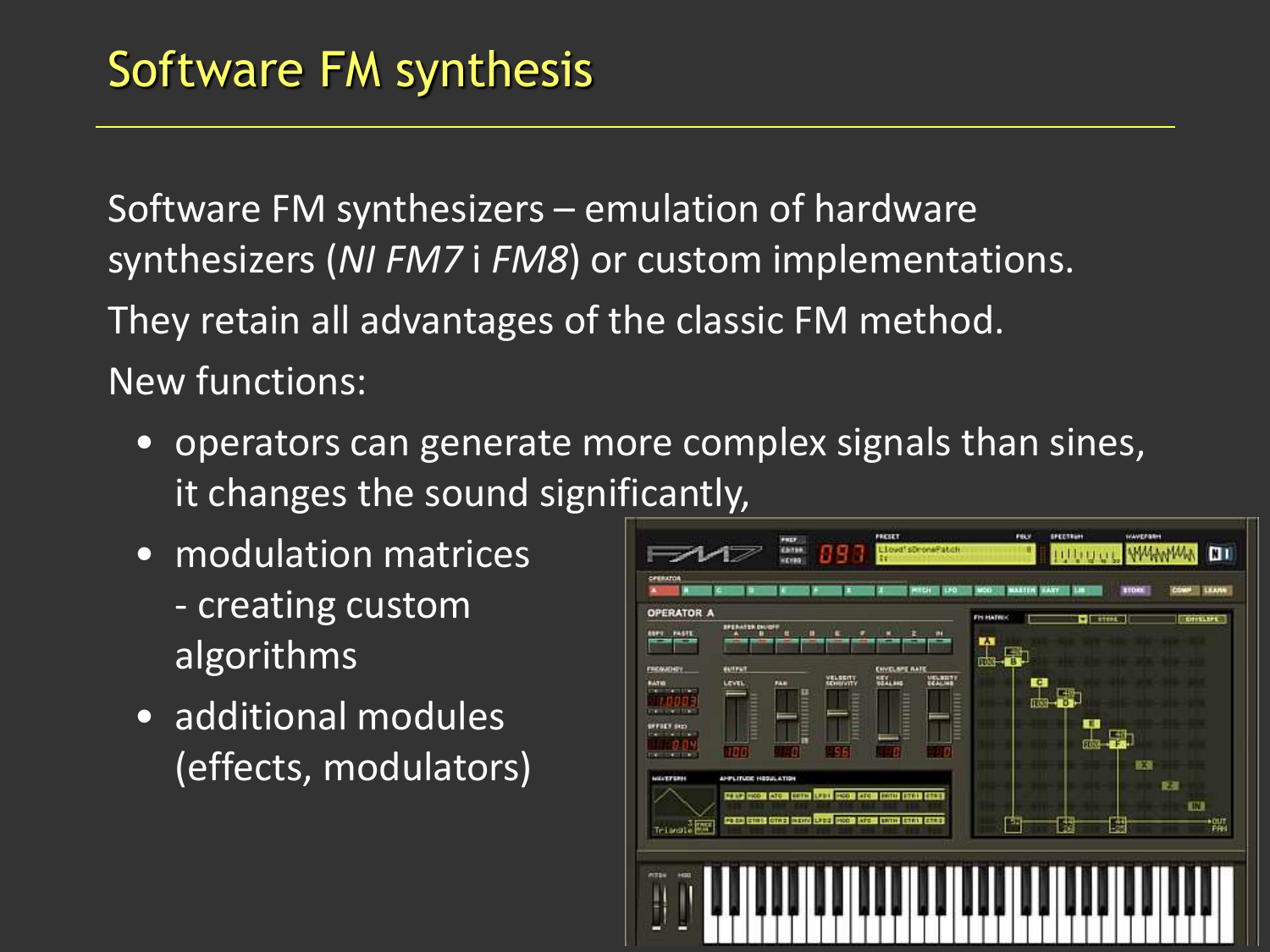# Summary of FM synthesis

#### Pros:

- interesting and novel sounds (in early 1980s),
- easy and cheap implementation, compared with analogue synthesizers,
- stable pitch,
- many possibilities of sound creation.

Cons:

- relation between the parameters and the sound is not intuitive,
- for some people, the sound is too artificial ("plastic").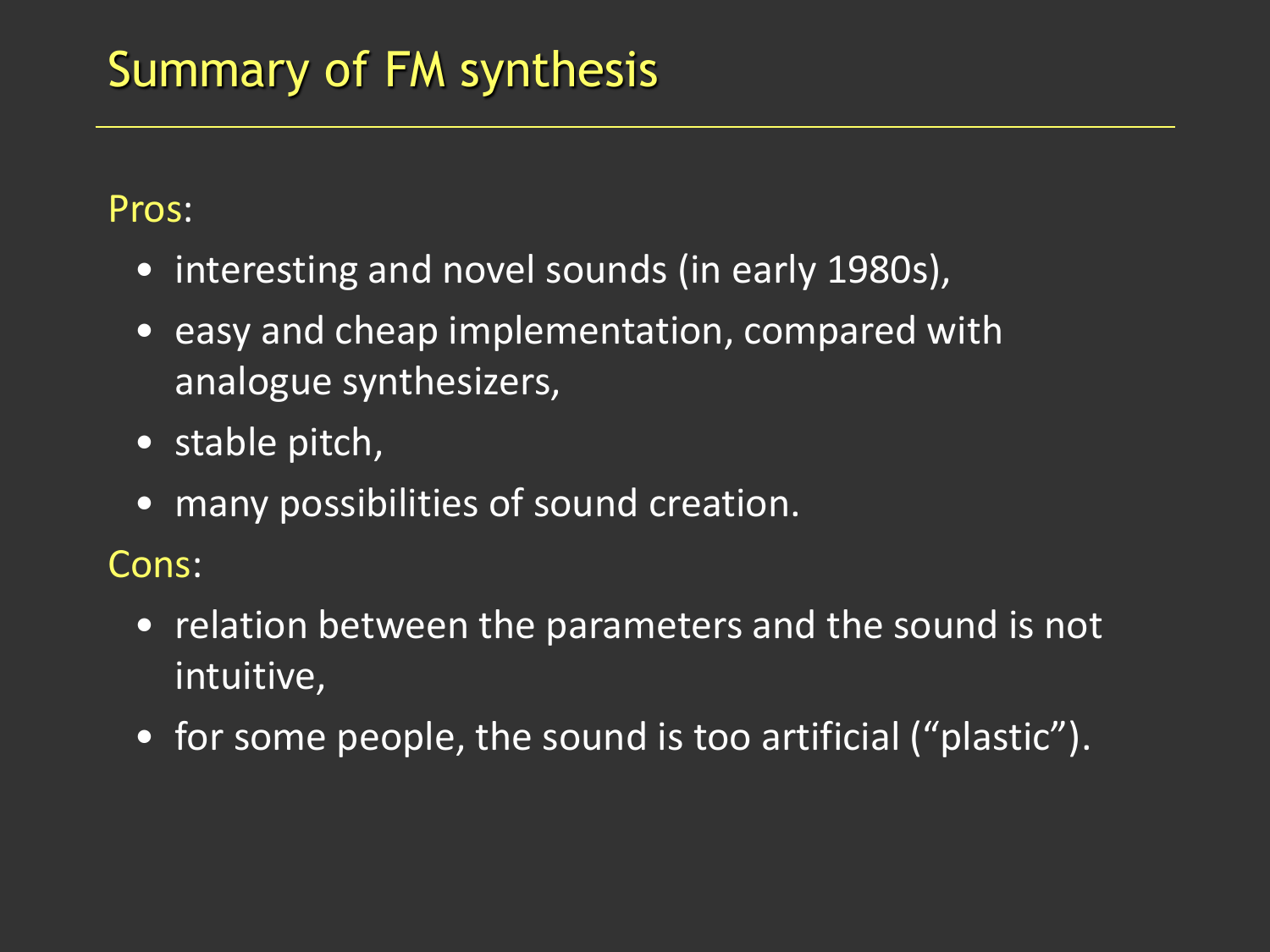# PHASE DISTORTION SYNTHESIS (PD)

- PD synthesis method was developed by Casio and used in their CZ series instruments (1985-1988).
- Digital, "mathematic" synthesis, similarly to FM.
- Very "synthetic" sounds, almost toy-like.
- The concept: dynamic changes in phase of a sine signal introduce harmonic distortion into the signal and create a sound with a dynamic (changing) timbre.
- The sine signal is read from memory.
- Phase distortion is introduced by varying the speed of reading sine samples from the memory.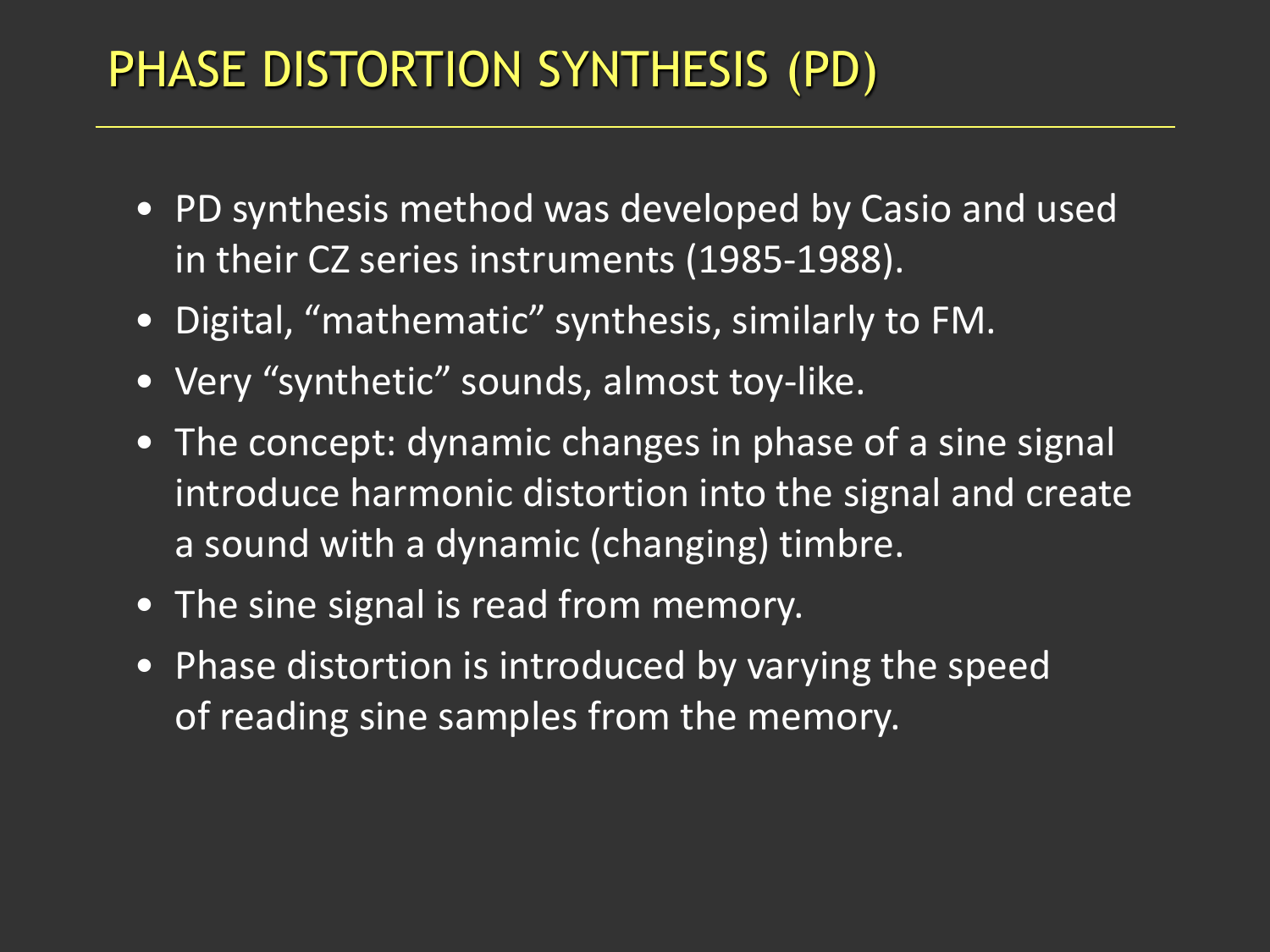## An illustration of phase distortion

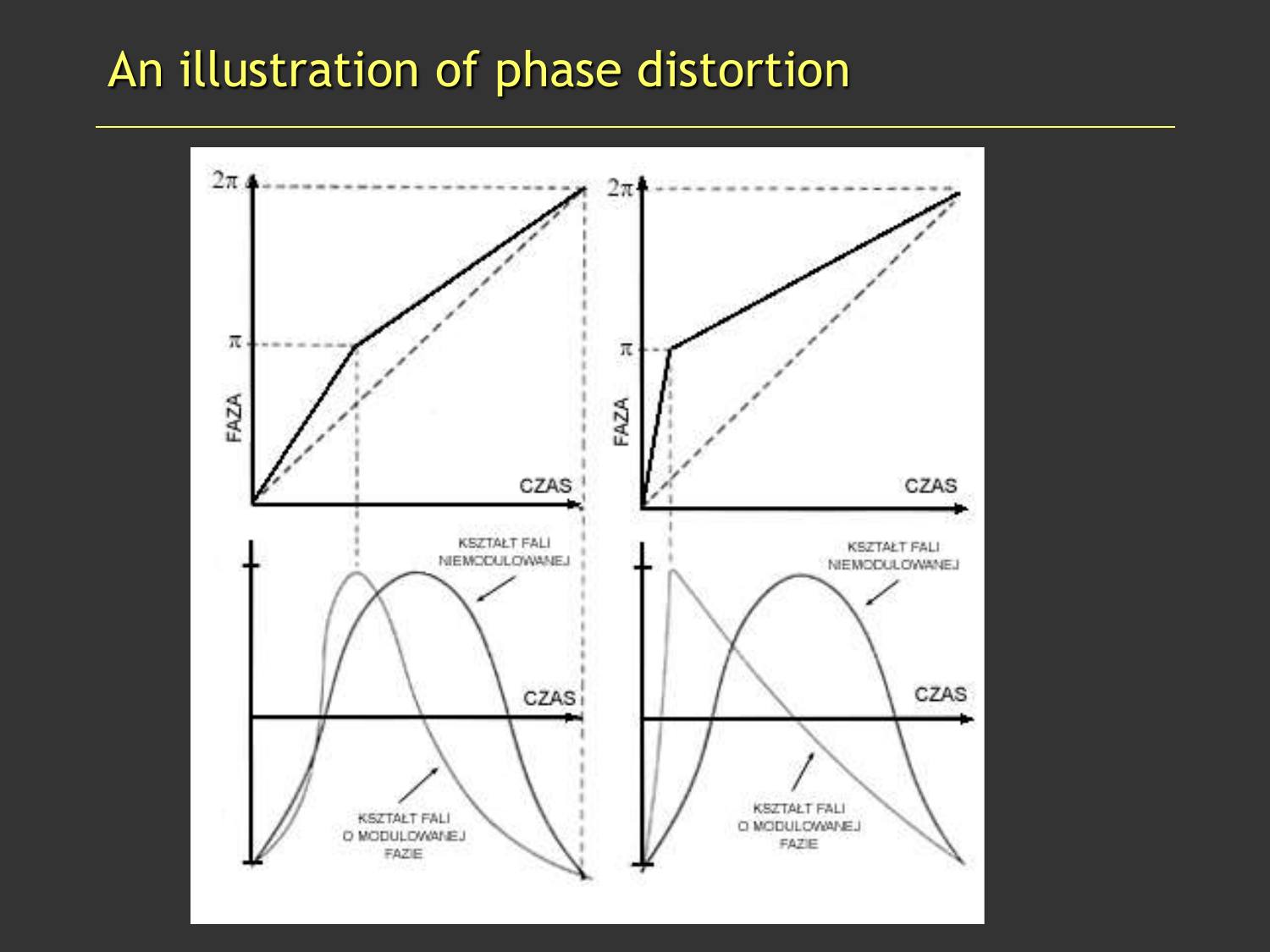# Practical phase distortion

- In practice, timbre changes were achieved by changing the distortion coefficient in 0 to 1 range:
	- 0: pure sine,
	- 1: target signal, e.g. a square wave,
	- between 0 and 1: something in between.
- The distortion coefficient is regulated by envelope generators.
- A "timbre morphing" effect is achieved.

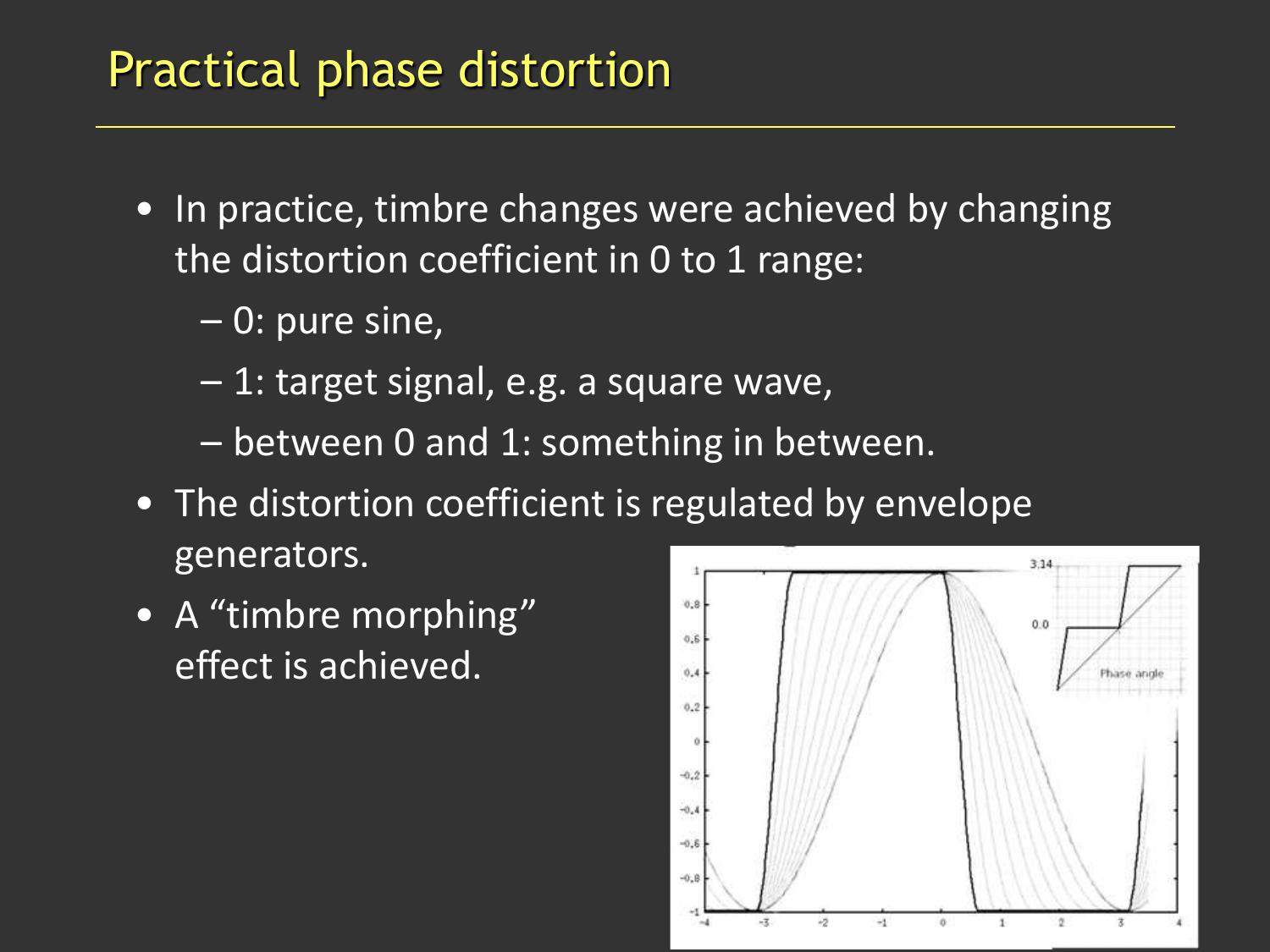## PD instrument

#### Block diagram of CASIO CZ-01 instrument



#### DCW – Digitally Controlled Waveshaper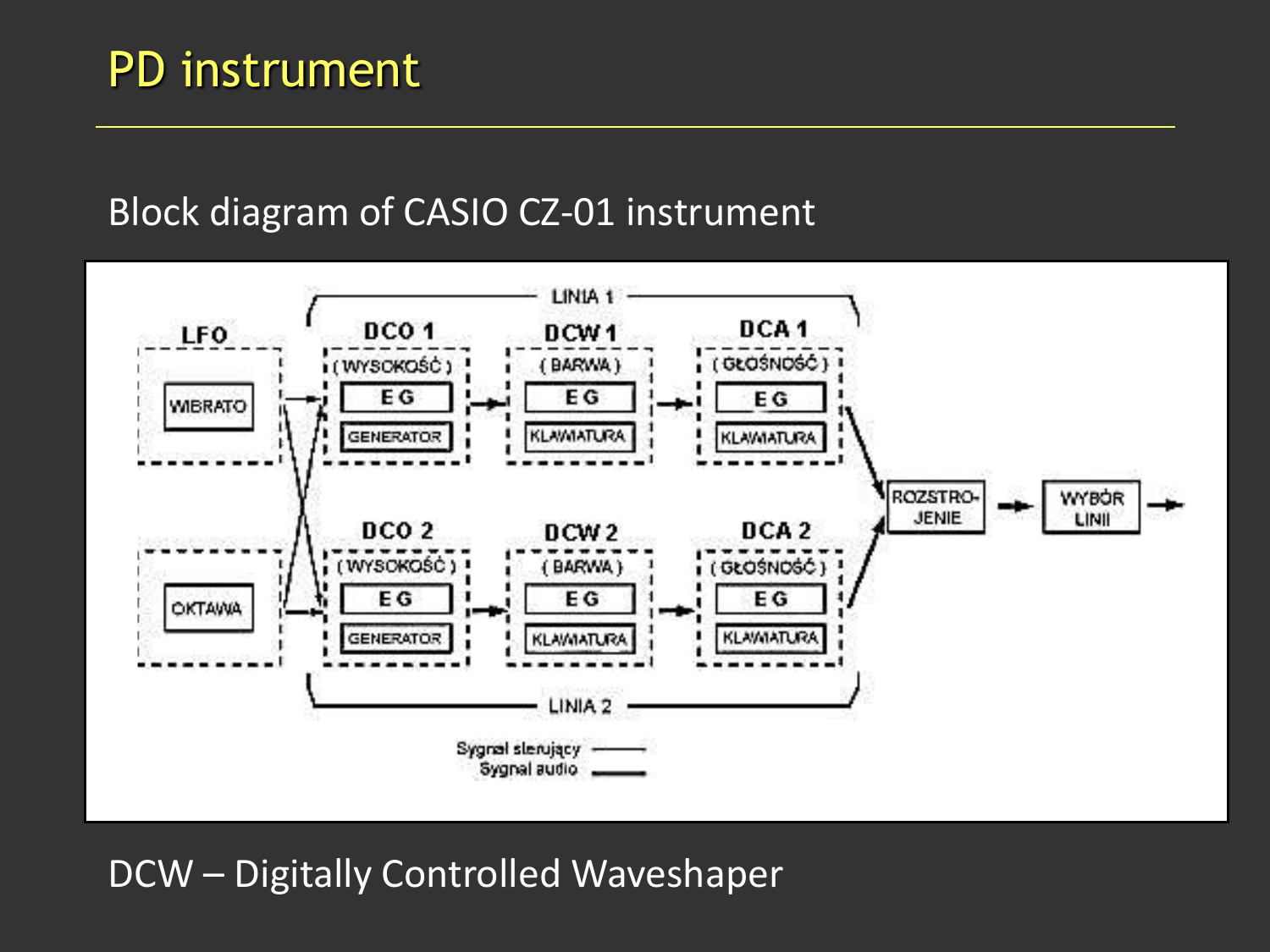## PD instrument

- 8 target wave shapes, stored in memory.
- These shapes can be combined in pairs.
- A total of 33 wave shapes are possible.
- Envelope controls the phase distortion coefficient.



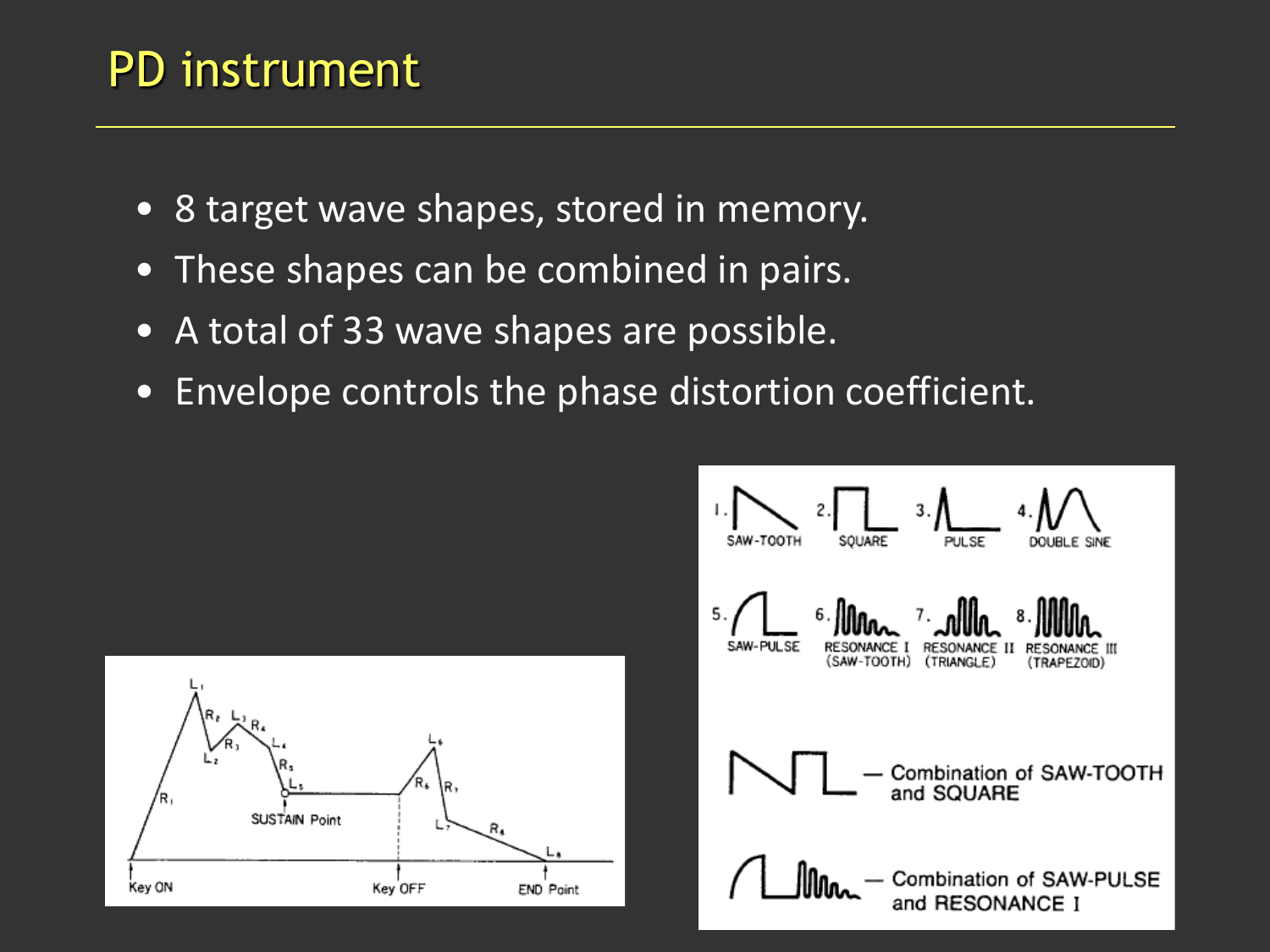# DCW – Digitally controlled waveshaper

- Envelope controls the phase distortion:
	- 0: sine (no distortion),
	- 99: target wave (full distortion).
- *Key follow*: max distortion depends on the key number.
- *Velocity*: max distortion depends on the strength of key press.



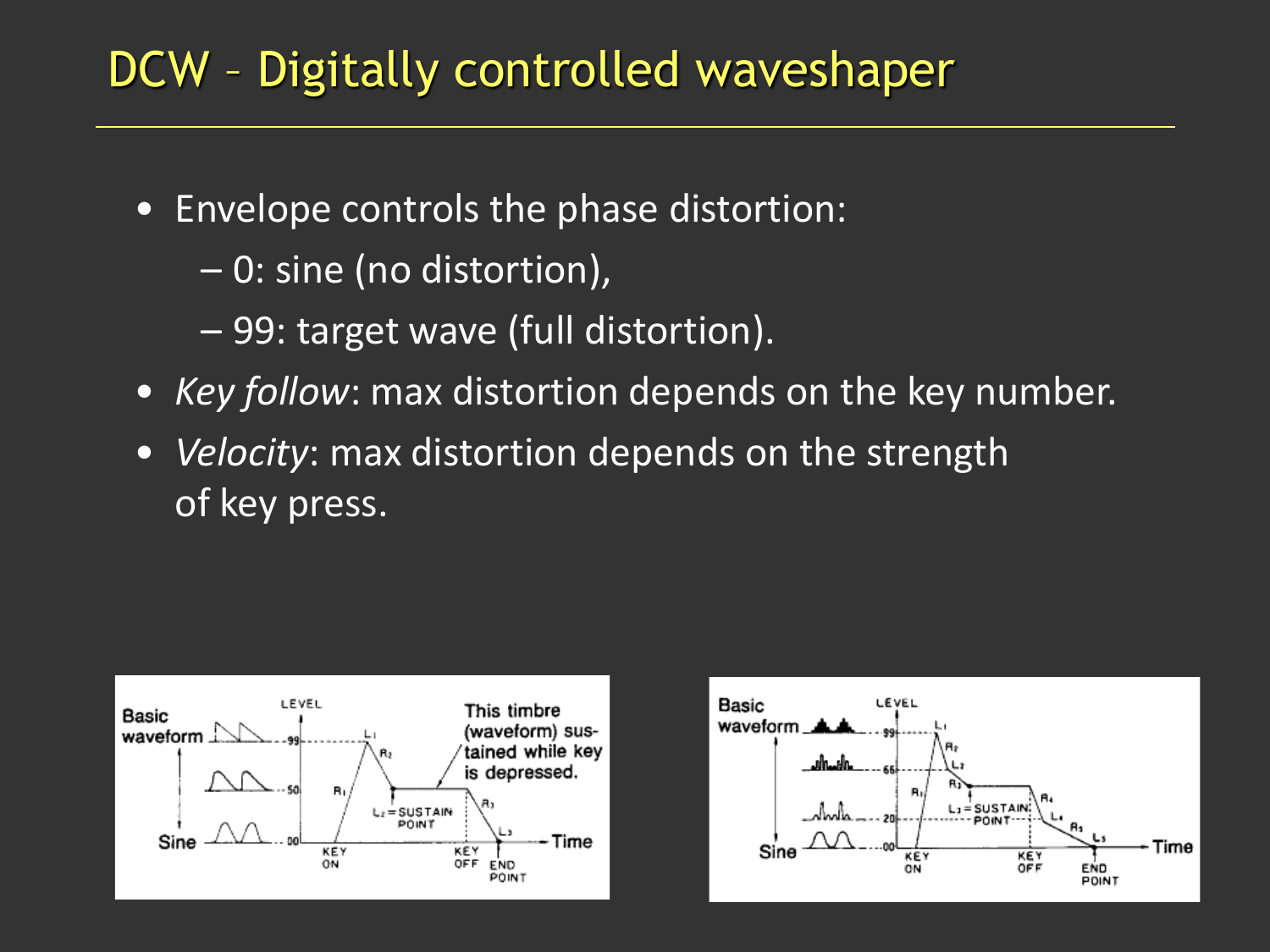# Casio CZ instruments

CZ-101 (1985)



#### CZ-5000 (1985)

CZ-1 (1986)

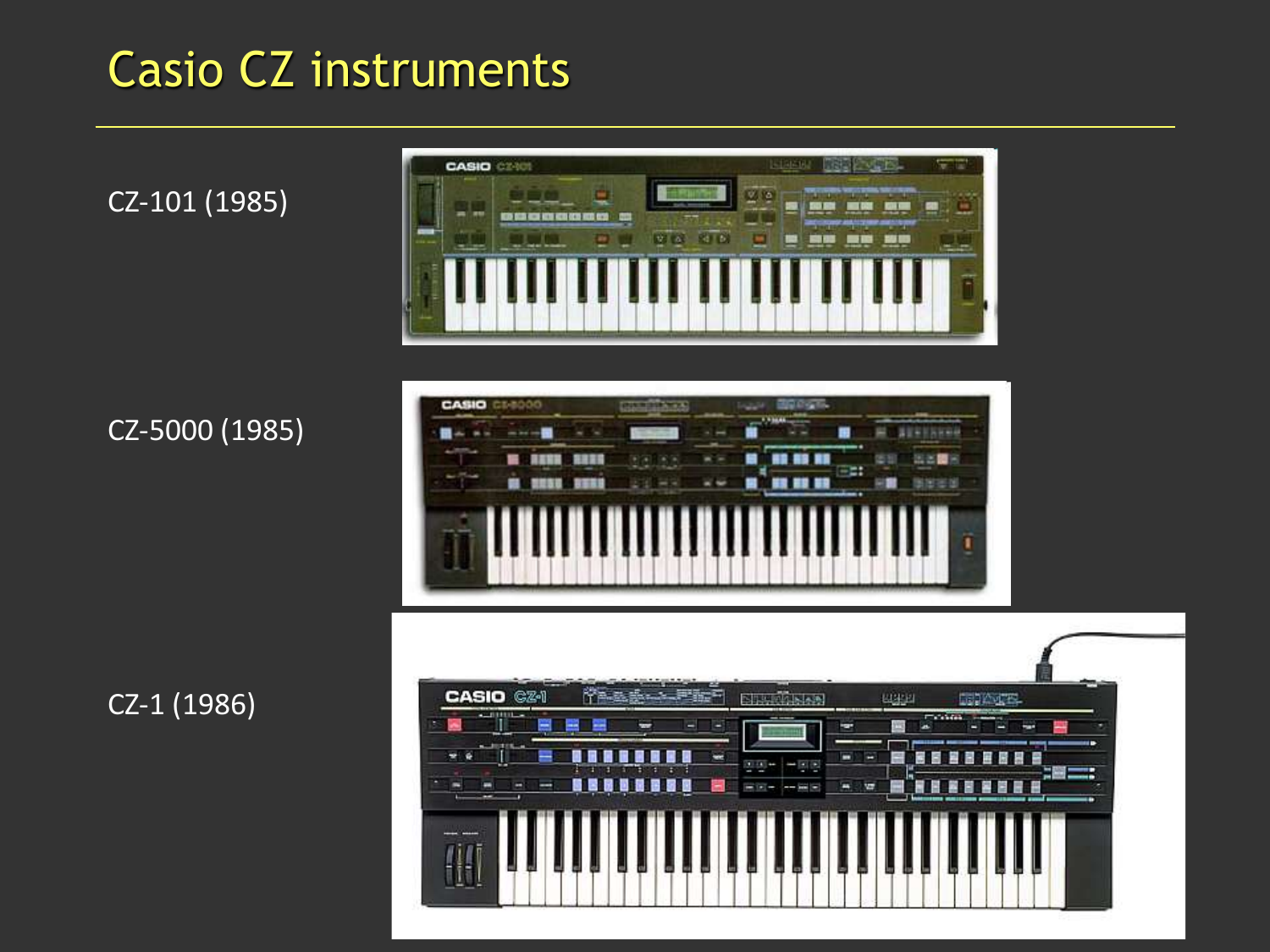# Summary of PD synthesis

Pros:

- possibility of creation of new, interesting sounds,
- easy to implement and cheap,
- easy to use (small number of parameters).

#### Cons:

- spectrum cannot be controlled directly,
- FM gives more possibilities of sound creation,
- produces synthetic, "toy like" sounds (but many musicians liked CZ instruments just because of this).